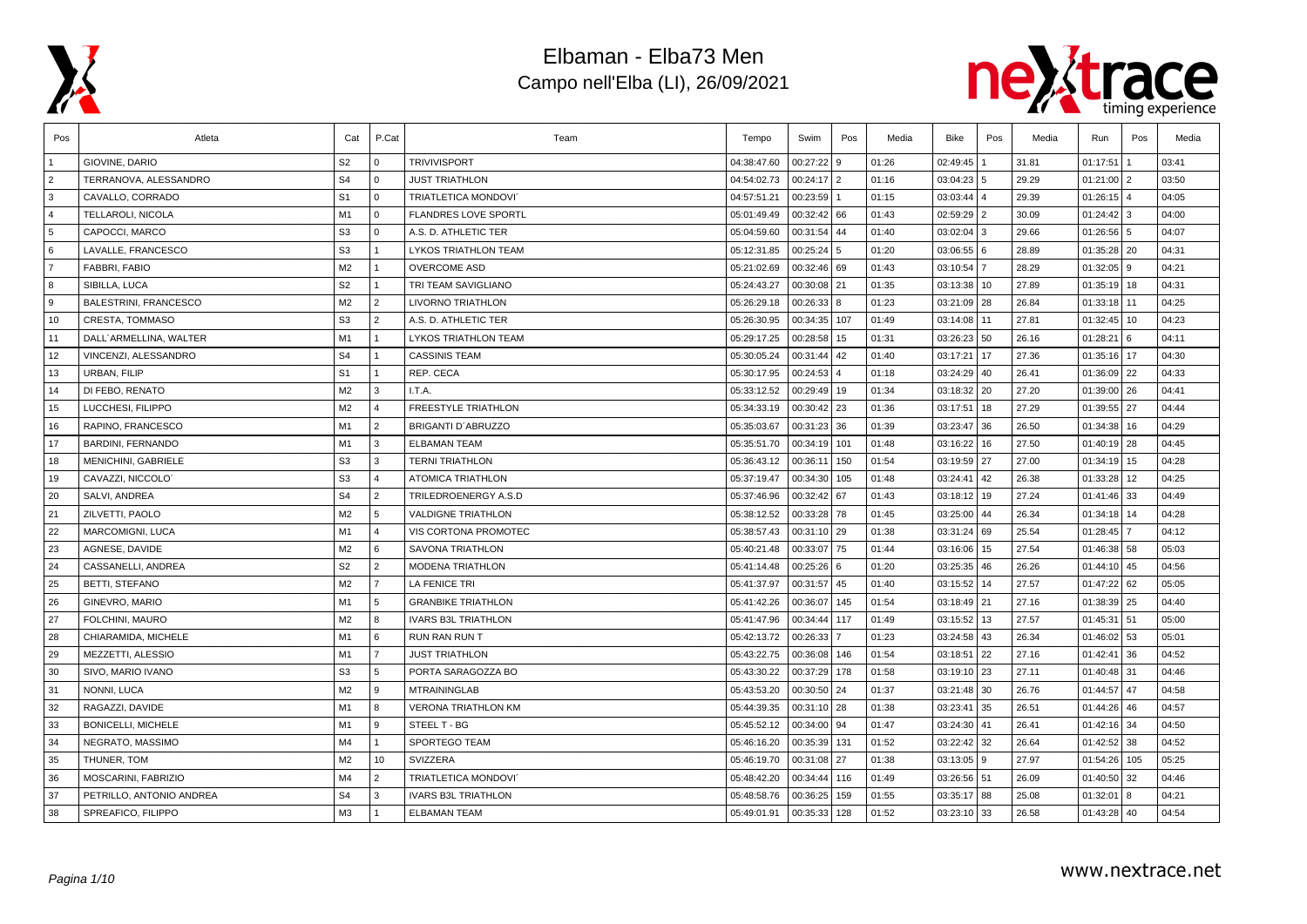



| 39 | ZANOTTI, CRISTIAN        | M <sub>2</sub> | 11                      | LYKOS TRIATHLON TEAM        | 05:49:30.69 | 00:28:46   14 |     | 01:30 | 03:22:01 31  |     | 26.73 | $01:53:45$ 100    | 05:23 |
|----|--------------------------|----------------|-------------------------|-----------------------------|-------------|---------------|-----|-------|--------------|-----|-------|-------------------|-------|
| 40 | FURLANIS, PIER GIOVANNI  | M <sub>3</sub> | $\overline{2}$          | <b>FIAMME CREMISI ITATR</b> | 05:50:09.82 | 00:31:28      | 38  | 01:39 | 03:19:38 24  |     | 27.05 | 01:53:34 97       | 05:23 |
| 41 | <b>BIONDANI, DAVIDE</b>  | M <sub>3</sub> | 3                       | <b>VERONA TRIATHLON KM</b>  | 05:50:20.22 | 00:32:22      | 56  | 01:42 | 03:15:23     | 12  | 27.64 | 01:57:11<br>  122 | 05:33 |
| 42 | NACCI, FABRIZIO          | M3             | $\overline{\mathbf{A}}$ | <b>VERSILIA SPORT ASD</b>   | 05:51:20.47 | 00:35:08      | 122 | 01:50 | 03:24:10     | 38  | 26.45 | $01:46:53$ 59     | 05:03 |
| 43 | CAPECCHI, MAURIZIO       | M <sub>2</sub> | 12                      | LUCCA TRIATHLON ASD         | 05:51:29.25 | 00:38:04      | 193 | 02:00 | 03:28:23 53  |     | 25.91 | $01:38:05$ 24     | 04:38 |
| 44 | DEMICHELI, NICOLAS       | S <sub>1</sub> | $\overline{2}$          | <b>MTRAININGLAB</b>         | 05:51:39.88 | 00:32:25      | 58  | 01:42 | $03:11:56$ 8 |     | 28.13 | 02:02:15 152      | 05:47 |
| 45 | PISCOPO, ANDREA          | S <sub>4</sub> | $\overline{4}$          | $E'$ FIT                    | 05:52:06.71 | 00:29:51      | 20  | 01:34 | 03:26:08     | 49  | 26.20 | 01:49:59   80     | 05:12 |
| 46 | FANTONE, MARCO ERNESTO   | M <sub>3</sub> | 5                       | <b>ASD CNM TRIATHLON</b>    | 05:52:33.66 | 00:33:42      | 85  | 01:46 | 03:28:31     | 55  | 25.90 | $01:43:47$ 42     | 04:55 |
| 47 | MOTTURA, ALBERTO         | M1             | 10                      | ORTICA TRIATHLON TEA        | 05:52:39.83 | 00:24:45      | 3   | 01:18 | 03:21:33 29  |     | 26.79 | 01:59:25   137    | 05:39 |
| 48 | AURIEMMA, VINCENZO       | M1             | 11                      | TMC TRIATHLON A.S.D.        | 05:53:37.58 | 00:32:06      | 51  | 01:41 | 03:28:41     | 57  | 25.87 | $01:47:16$ 61     | 05:05 |
| 49 | MARTINELLI, MAURO        | M <sub>2</sub> | 13                      | <b>LUCCA TRIATHLON ASD</b>  | 05:54:39.75 | 00:38:54      | 207 | 02:02 | 03:23:35     | 34  | 26.52 | 01:45:06 49       | 04:58 |
| 50 | PAIRONA, MARCO           | M <sub>2</sub> | 14                      | F.I.TRI.                    | 05:55:07.45 | 00:38:11      | 197 | 02:00 | 03:35:07     | 84  | 25.10 | $01:34:17$ 13     | 04:28 |
| 51 | MILANI, WALTER           | M <sub>3</sub> | 6                       | 3 LIFE                      | 05:55:47.19 | 00:29:40      | 17  | 01:33 | 03:29:00     | 58  | 25.84 | $01:51:12$ 85     | 05:16 |
| 52 | CAPECCI, NICCOLO         | S <sub>4</sub> | 5                       | <b>EMPOLI TRIATHLON</b>     | 05:56:56.95 | 00:32:31      | 59  | 01:42 | 03:29:26 59  |     | 25.78 | $01:48:09$ 66     | 05:07 |
| 53 | MILIVINTI, LUCA          | S <sub>4</sub> | 6                       | PT SKYRUNNING               | 05:57:28.52 | 00:36:15      | 153 | 01:54 | 03:31:02 65  |     | 25.59 | $01:40:32$ 30     | 04:45 |
| 54 | LOCATELLI, ALEX          | M1             | 12                      | SPORT WELLNESS TRIAT        | 05:58:24.65 | 00:36:16      | 154 | 01:54 | 03:32:14     | 73  | 25.44 | $01:43:44$ 41     | 04:55 |
| 55 | MARINI, MATTEO           | M1             | 13                      | A.S.D. SESSANTALLORA        | 05:59:09.52 | 00:37:23      | 174 | 01:58 | 03:19:52 26  |     | 27.02 | $01:53:45$ 99     | 05:23 |
| 56 | <b>MENOTTI, MAURO</b>    | M4             | 3                       | <b>EASTSIDE TRIATHLON</b>   | 05:59:44.48 | 00:32:39      | 63  | 01:43 | 03:36:07 94  |     | 24.99 | $01:45:10$ 50     | 04:59 |
| 57 | PALAZZO, DIEGO           | M <sub>2</sub> | 15                      | <b>FLANDRES LOVE SPORTL</b> | 06:00:29.88 | 00:29:36      | 16  | 01:33 | 03:31:44     | 71  | 25.50 | 01:53:54   102    | 05:23 |
| 58 | MANZI, FABIO             | M <sub>3</sub> | $\overline{7}$          | FORUM SPORT CENTER          | 06:00:49.14 | 00:29:47      | 18  | 01:34 | 03:41:22     | 117 | 24.39 | $01:43:10$ 39     | 04:53 |
| 59 | CARRERA, SAMUELE         | M4             | $\Delta$                | DE RAN CLAB                 | 06:00:54.35 | 00:31:06      | 26  | 01:38 | 03:31:01     | 64  | 25.59 | $01:52:19$ 89     | 05:19 |
| 60 | <b>FRASSI, FILIPPO</b>   | M <sub>2</sub> | 16                      | TMC TRIATHLON A.S.D.        | 06:01:02.64 | 00:34:47      | 119 | 01:49 | 03:31:12 67  |     | 25.57 | $01:46:13$ 56     | 05:02 |
| 61 | FAVARETTO, LUCA          | M <sub>3</sub> | R                       | SSDSPORTIVAMENTEBL          | 06:02:38.99 | 00:36:20      | 155 | 01:54 | 03:34:19 79  |     | 25.19 | $01:46:04$ 54     | 05:01 |
| 62 | ZURLINI, SIMONE          | S <sub>3</sub> | 6                       | <b>GALILEO TRIATHLON</b>    | 06:02:48.80 | 00:31:22      | 35  | 01:39 | 03:32:11     | 72  | 25.45 | 01:52:44   91     | 05:20 |
| 63 | CASI, ALESSIO            | S <sub>4</sub> | $\overline{7}$          | VIS CORTONA PROMOTEC        | 06:03:54.48 | 00:31:16      | 32  | 01:38 | 03:38:02     | 100 | 24.77 | $01:48:08$ 65     | 05:07 |
| 64 | CIONCOLINI, GIANLUCA     | M <sub>3</sub> | $\mathbf{Q}$            | VIS CORTONA PROMOTEC        | 06:03:56.34 | 00:32:16      | 55  | 01:41 | 03:25:58 48  |     | 26.22 | 02:00:32   143    | 05:42 |
| 65 | BELTRAME, LUCA           | S <sub>3</sub> | $\overline{7}$          | TRI TEAM SAVIGLIANO         | 06:04:02.55 | 00:36:07      | 144 | 01:54 | 03:23:57     | 37  | 26.48 | 01:55:24 111      | 05:28 |
| 66 | SACCA', GIOVANNI         | S <sub>3</sub> | R                       | <b>TRIATHLON BRESCIA</b>    | 06:04:39.28 | 00:32:03      | 49  | 01:41 | 03:42:18     | 122 | 24.29 | 01:42:47<br>l 37  | 04:52 |
| 67 | FOSTI, CHRISTIAN         | M <sub>3</sub> | 10                      | PT SKYRUNNING               | 06:05:09.28 | 00:28:05      | 12  | 01:28 | 03:35:55     | 91  | 25.01 | $01:52:28$ 90     | 05:19 |
| 68 | DE IORIS, MAURO          | M <sub>3</sub> | 11                      | BRIGANTI D'ABRUZZO          | 06:05:23.21 | 00:38:05      | 195 | 02:00 | 03:36:04 92  |     | 24.99 | $01:45:03$ 48     | 04:58 |
| 69 | SIGNORETTO, ANDREA       | S <sub>3</sub> | 9                       | TRI ALTO ADIGE              | 06:05:56.27 | 00:37:28      | 177 | 01:58 | 03:33:48     | 76  | 25.26 | 01:49:03 73       | 05:10 |
| 70 | PAGANI, LUCA             | S <sub>3</sub> | 10                      | <b>TRIATHLON BRESCIA</b>    | 06:07:03.52 | 00:38:34      | 203 | 02:01 | 03:25:30     | 45  | 26.28 | $01:50:01$ 81     | 05:12 |
| 71 | BRONZO, LUCA             | M <sub>3</sub> | 12                      | A.S.D. FOLIGNO TRIAT        | 06:07:20.24 | 00:36:20      | 156 | 01:54 | 03:34:08     | 78  | 25.22 | $01:49:36$ 78     | 05:11 |
| 72 | HASTREITER, VALENTIN     | S <sub>1</sub> | 3                       | <b>GERMANIA</b>             | 06:07:22.59 | 00:34:19      | 102 | 01:48 | 03:30:05 60  |     | 25.70 | 01:54:47   109    | 05:26 |
| 73 | LUISON, LORIS            | M1             | 14                      | <b>UNO TEAM CITTADELLA</b>  | 06:07:37.46 | 00:33:50      | 90  | 01:46 | 03:34:39     | 81  | 25.16 | 01:52:56 92       | 05:21 |
| 74 | LENZI, GIULIO            | S <sub>3</sub> | 11                      | <b>TRIBO</b>                | 06:07:57.39 | 00:35:41      | 133 | 01:52 | 03:39:12     | 103 | 24.63 | 01:47:01<br>60    | 05:04 |
| 75 | <b>BATTISTINI, MARCO</b> | M1             | 15                      | TMC TRIATHLON A.S.D.        | 06:08:31.16 | 00:35:08      | 121 | 01:50 | 03:32:34     | 75  | 25.40 | $01:53:03$ 95     | 05:21 |
| 76 | ALLIATA, PIETRO CESARE   | M4             | $5^{\circ}$             | SPORTEGO TEAM               | 06:08:55.88 | 00:35:41      | 132 | 01:52 | 03:39:35     | 104 | 24.59 | $01:48:41$ 70     | 05:09 |
| 77 | FELICE, SILVESTRO        | S <sub>4</sub> | 8                       | SPORT 64                    | 06:09:49.44 | 00:44:11      | 265 | 02:19 | 03:24:18     | 39  | 26.43 | 01:54:09   104    | 05:24 |
| 78 | PISTELLI, ETTORE         | M <sub>2</sub> | 17                      | PISA ROAD RUNNERS CL        | 06:10:08.49 | 00:40:57      | 239 | 02:09 | 03:33:55 77  |     | 25.24 | $01:48:27$ 69     | 05:08 |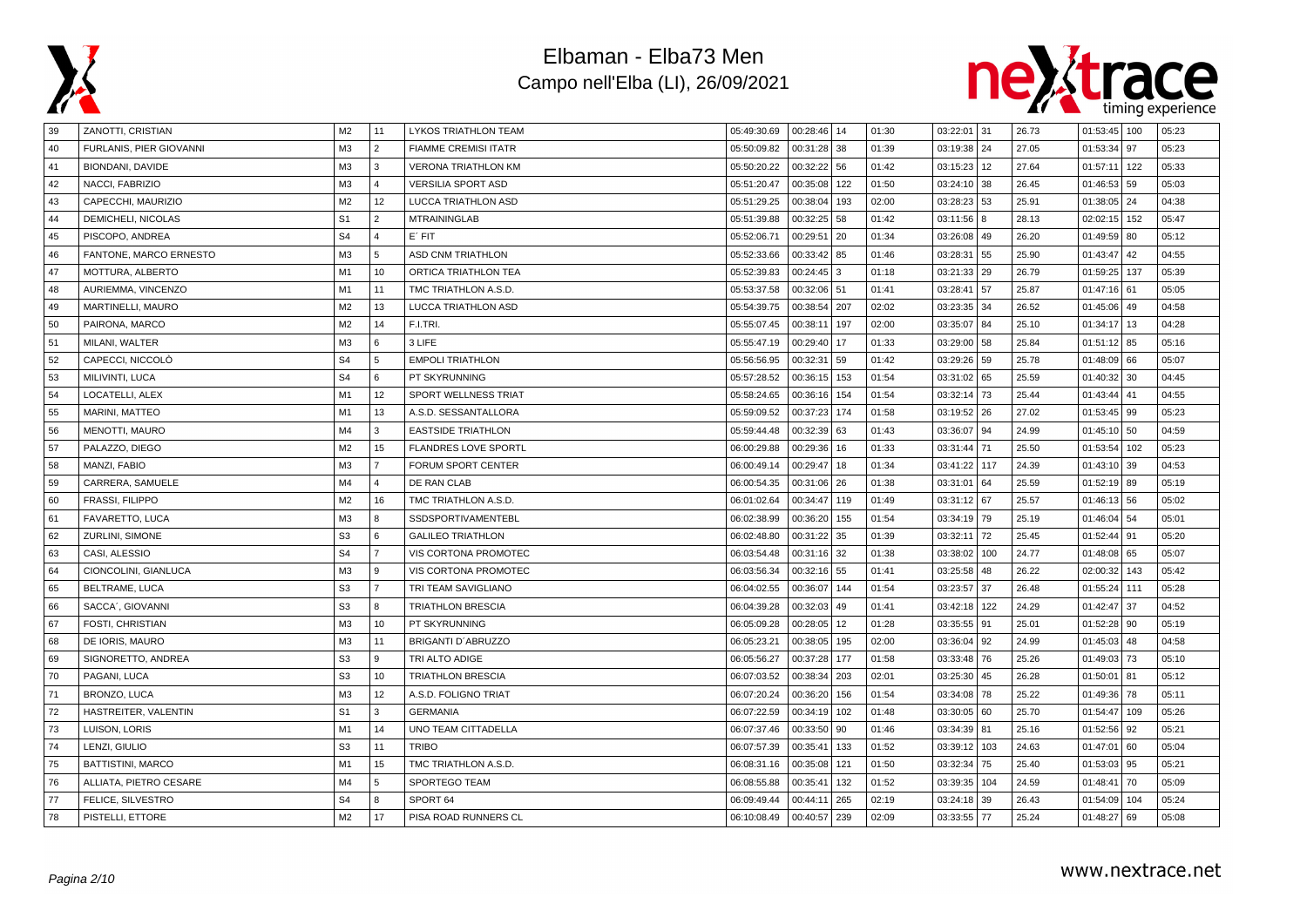



| 79  | <b>JOCHUM, MARKUS</b>     | M6             |                | AUSTRALIA                   | 06:10:14.10 | $00:32:44$ 68 |     | 01:43 | 03:32:26 | 74  | 25.42 | $01:53:03$ 94  |     | 05:21 |
|-----|---------------------------|----------------|----------------|-----------------------------|-------------|---------------|-----|-------|----------|-----|-------|----------------|-----|-------|
| 80  | RADONI, MARIO             | S <sub>3</sub> | 12             | <b>HAPPINESS GROUP</b>      | 06:10:16.82 | 00:39:06 210  |     | 02:03 | 03:40:33 | 110 | 24.48 | $01:44:09$ 44  |     | 04:56 |
| 81  | MICHÁLEK, MARTIN          | M <sub>2</sub> | 18             | REP. CECA                   | 06:10:37.67 | 00:37:53      | 188 | 01:59 | 03:31:35 | 70  | 25.52 | 01:55:25 113   |     | 05:28 |
| 82  | LUONI, LORENZO            | S <sub>3</sub> | 13             | <b>TRIVIVISPORT</b>         | 06:11:27.83 | 00:45:01      | 270 | 02:22 | 03:31:12 | 66  | 25.57 | $01:49:02$ 72  |     | 05:10 |
| 83  | MORESCHINI, COSTANZO      | M <sub>5</sub> |                | FERSENTRI A.S.D.            | 06:11:43.14 | 00:39:09      | 213 | 02:03 | 03:36:32 | 96  | 24.94 | 01:48:46 71    |     | 05:09 |
| 84  | ORLANDI, GIACOMO LUCA     | M1             | 16             | LYKOS TRIATHLON TEAM        | 06:12:02.11 | 00:34:27      | 104 | 01:48 | 03:42:19 | 123 | 24.29 | $01:47:56$ 64  |     | 05:06 |
| 85  | COFFANI, MASSIMILIANO     | M <sub>3</sub> | 13             | <b>TRIATHLON BRESCIA</b>    | 06:12:31.27 | 00:31:14      | 30  | 01:38 | 03:36:07 | 93  | 24.99 | 01:58:48   136 |     | 05:37 |
| 86  | CONSORTE, ALESSANDRO      | M <sub>3</sub> | 14             | I.T.A.                      | 06:12:39.30 | 00:33:56      | 92  | 01:47 | 03:40:56 | 113 | 24.44 | 01:46:37 57    |     | 05:03 |
| 87  | SOUCEK, FILIP             | S <sub>4</sub> | 9              | REP. CECA                   | 06:13:03.69 | 00:32:15      | 54  | 01:41 | 03:30:42 | 63  | 25.63 | 02:03:26       | 165 | 05:51 |
| 88  | MONTANUCCI, STEFANO       | S <sub>3</sub> | 14             | <b>ESSECI</b>               | 06:13:16.69 | 00:39:44      | 224 | 02:05 | 03:28:30 | 54  | 25.90 | 01:57:17       | 124 | 05:33 |
| 89  | ACCIOLI, TIZIANO          | M <sub>3</sub> | 15             | VIS CORTONA PROMOTEC        | 06:13:36.41 | 00:32:24      | 57  | 01:42 | 03:31:14 | 68  | 25.56 | 02:02:23       | 154 | 05:48 |
| 90  | METRANGOLO, ANTONIO       | M <sub>3</sub> | 16             | <b>IRONTEAM ITALIA A.S.</b> | 06:13:47.73 | 00:31:18      | 34  | 01:38 | 03:47:28 | 149 | 23.74 | $01:48:27$ 68  |     | 05:08 |
| 91  | CASAGRANDE, GIANLUCA      | M <sub>3</sub> | 17             | <b>DINAMO TRIATHLON</b>     | 06:13:51.68 | 00:35:24      | 126 | 01:51 | 03:35:08 | 85  | 25.10 | 01:57:17       | 126 | 05:33 |
| 92  | LUPI, ROBERTO             | M <sub>2</sub> | 19             | <b>EMPOLI TRIATHLON</b>     | 06:14:57.21 | 00:48:50      | 281 | 02:34 | 03:35:45 | 89  | 25.03 | $01:42:23$ 35  |     | 04:51 |
| 93  | DE BLASI, PIERPAOLO       | M1             | 17             | ASD CNM TRIATHLON           | 06:15:47.40 | 00:31:30      | 39  | 01:39 | 03:34:54 | 83  | 25.13 | 02:03:45   168 |     | 05:51 |
| 94  | FOCARDI, GABRIELE         | S <sub>2</sub> | 3              | <b>ELBAMAN TEAM</b>         | 06:16:00.73 | 00:37:49      | 183 | 01:59 | 03:37:51 | 99  | 24.79 | $01:50:15$ 82  |     | 05:13 |
| 95  | <b>VIRDI, CHRISTIAN</b>   | S <sub>3</sub> | 15             | F.I.TRI.                    | 06:16:26.40 | 00:44:11      | 266 | 02:19 | 03:45:14 | 131 | 23.97 | $01:40:20$ 29  |     | 04:45 |
| 96  | ZUCCHI, RICCARDO          | M <sub>2</sub> | 20             | <b>MODENA TRIATHLON</b>     | 06:17:00.97 | 00:31:05      | 25  | 01:38 | 03:35:50 | 90  | 25.02 | 02:00:56 145   |     | 05:43 |
| 97  | MANENTI, CRISTIANO        | M1             | 18             | <b>TRIATHLON BRESCIA</b>    | 06:17:05.52 | 00:40:55      | 238 | 02:09 | 03:50:16 | 161 | 23.45 | $01:37:42$ 23  |     | 04:37 |
| 98  | NICCOLAI, FABIO           | M4             | 6              | TRI EVOLUTION               | 06:17:58.34 | 00:32:32      | 60  | 01:42 | 03:47:32 | 150 | 23.73 | $01:48:13$ 67  |     | 05:07 |
| 99  | URBAN, MIROSLAV           | M <sub>3</sub> | 18             | REP. CECA                   | 06:18:19.78 | 00:33:24      | 77  | 01:45 | 03:46:04 | 138 | 23.89 | $01:51:48$ 87  |     | 05:17 |
| 100 | GUIDOTTI, CHRISTIAN       | M <sub>2</sub> | 21             | <b>ATOMICA TRIATHLON</b>    | 06:18:43.91 | 00:37:54      | 190 | 01:59 | 03:44:04 | 128 | 24.10 | 01:49:31 77    |     | 05:11 |
| 101 | SKINNER, LUKE             | M1             | 19             | CANADA                      | 06:18:50.88 | 00:34:40      | 112 | 01:49 | 03:45:56 | 137 | 23.90 | $01:49:15$ 75  |     | 05:10 |
| 102 | NUNZIATI, ANGELO          | M4             | $\overline{7}$ | <b>ESSECI</b>               | 06:19:42.71 | 00:40:17      | 228 | 02:07 | 03:35:14 | 87  | 25.09 | 01:57:19 127   |     | 05:33 |
| 103 | ROMEO, ANDREA             | S <sub>3</sub> | 16             | TRI TEAM SAVIGLIANO         | 06:19:43.90 | 00:32:07      | 52  | 01:41 | 03:51:29 | 167 | 23.33 | $01:49:20$ 76  |     | 05:10 |
| 104 | <b>AGOSTINI, MARCO</b>    | M <sub>2</sub> | 22             | LYKOS TRIATHLON TEAM        | 06:19:51.26 | 00:31:59      | 47  | 01:41 | 03:45:46 | 136 | 23.92 | 01:55:24 112   |     | 05:28 |
| 105 | STEFANINI, ANDREA         | M <sub>2</sub> | 23             | VIS CORTONA PROMOTEC        | 06:20:29.74 | 00:34:24      | 103 | 01:48 | 03:34:33 | 80  | 25.17 | 02:04:31       | 173 | 05:54 |
| 106 | CAROLA, LUCA              | M1             | 20             | <b>ASD CNM TRIATHLON</b>    | 06:20:43.65 | 00:36:11      | 151 | 01:54 | 03:27:28 | 52  | 26.03 | 02:10:17       | 198 | 06:10 |
| 107 | NALDI, IURI STEFANO       | M <sub>5</sub> | $\overline{2}$ | <b>ESSECI</b>               | 06:20:45.51 | 00:39:35      | 218 | 02:05 | 03:28:32 | 56  | 25.90 | 02:04:43       | 176 | 05:54 |
| 108 | VIRDIS, DIEGO             | M1             | 21             | F.I.TRI.                    | 06:20:54.30 | 00:36:12      | 152 | 01:54 | 03:45:24 | 132 | 23.96 | $01:51:44$ 86  |     | 05:17 |
| 109 | ROSATI, GIOVANNI          | M <sub>2</sub> | 24             | <b>BRIGANTI D'ABRUZZO</b>   | 06:21:16.15 | 00:32:36      | 61  | 01:42 | 03:39:06 | 102 | 24.65 | 02:03:12 163   |     | 05:50 |
| 110 | VISCHETTI, GESUALDO       | M1             | 22             | <b>BRIGANTI D'ABRUZZO</b>   | 06:21:56.21 | 00:34:38      | 109 | 01:49 | 03:40:33 | 111 | 24.48 | 01:59:54       | 140 | 05:41 |
| 111 | STRANIERO, ALESSANDRO     | S <sub>4</sub> | 10             | SPARTACUS TRILECCO          | 06:22:22.78 | 00:31:59      | 46  | 01:41 | 03:41:51 | 119 | 24.34 | 02:02:18       | 153 | 05:47 |
| 112 | SESTINI. FABIO LUCA MARIA | M <sub>3</sub> | 19             | <b>ELBAMAN TEAM</b>         | 06:22:33.50 | 00:35:56      | 140 | 01:53 | 03:37:37 | 98  | 24.81 | 01:56:53       | 121 | 05:32 |
| 113 | CAVASIN, MICHELE          | M1             | 23             | <b>SBR 3ATHLON</b>          | 06:23:02.72 | 00:33:07      | 74  | 01:44 | 03:41:54 | 120 | 24.33 | 01:58:22       | 134 | 05:36 |
| 114 | CANALE, ANDREA            | M <sub>3</sub> | 20             | PISA ROAD RUNNERS CL        | 06:23:14.66 | 00:39:25      | 214 | 02:04 | 03:58:31 | 196 | 22.64 | 01:35:57       | 21  | 04:32 |
| 115 | HÖTTECKE, THOMAS          | M <sub>3</sub> | 21             | <b>GERMANIA</b>             | 06:23:28.95 | 00:34:11      | 97  | 01:47 | 03:46:22 | 141 | 23.85 | 01:54:27       | 106 | 05:25 |
| 116 | TAVEGGIA, ALESSANDRO      | M4             | 8              | ORTICA TRIATHLON TEA        | 06:24:16.41 | 00:31:44      | 41  | 01:40 | 03:49:25 | 156 | 23.54 | 01:55:30 114   |     | 05:28 |
| 117 | MAZZOLA, FRANCESCO        | S3             | 17             | F.I.TRI.                    | 06:24:35.77 | 00:36:30      | 161 | 01:55 | 03:40:43 | 112 | 24.46 | 02:00:56       | 144 | 05:43 |
| 118 | <b>GALBIATI, ALESSIO</b>  | M1             | 24             | <b>TRITALY ASD</b>          | 06:25:13.31 | 00:28:32      | 13  | 01:30 | 03:19:52 | 25  | 27.02 | 02:23:38   239 |     | 06:48 |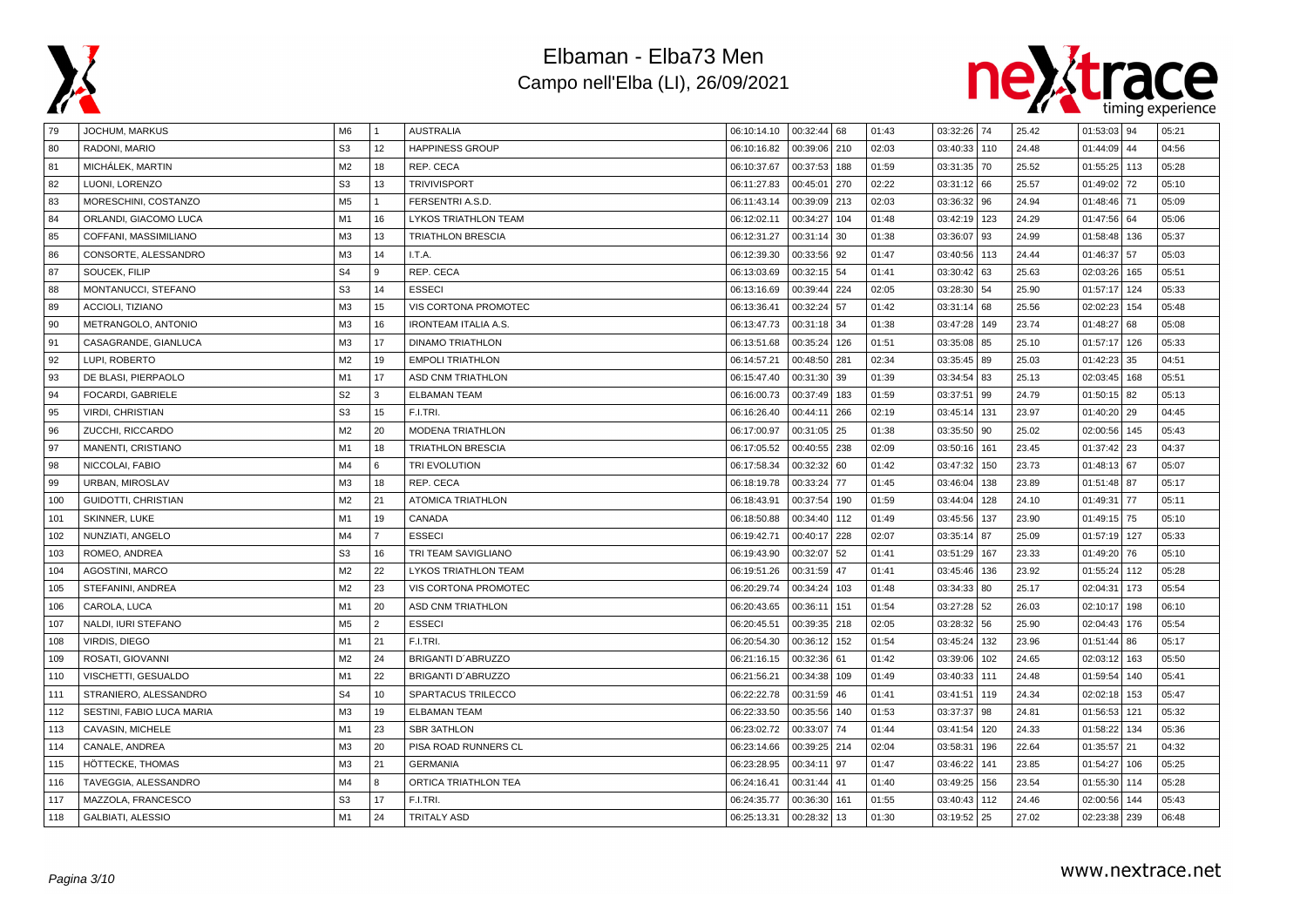



| 119 | SELKE, MARTIN                  | M2             | 25             | <b>GERMANIA</b>             | 06:25:33.25 | 00:32:00 48 |     | 01:41 | 03:42:48 124 |     | 24.24 | 02:03:40   167    | 05:51 |
|-----|--------------------------------|----------------|----------------|-----------------------------|-------------|-------------|-----|-------|--------------|-----|-------|-------------------|-------|
| 120 | NAPOLITANO, PASQUALE           | S <sub>4</sub> | 11             | <b>TTS</b>                  | 06:25:54.12 | 00:32:08    | 53  | 01:41 | 03:57:35     | 190 | 22.73 | $01:50:35$ 84     | 05:14 |
| 121 | <b>BETTI, STEFANO</b>          | M1             | 25             | <b>TERNI TRIATHLON</b>      | 06:26:01.65 | 00:28:03    | 11  | 01:28 | 03:53:18     | 175 | 23.15 | 01:54:29 107      | 05:25 |
| 122 | MALFATTI, STEFANO              | M4             | 9              | <b>VERSILIA SPORT ASD</b>   | 06:26:24.31 | 00:33:34    | 81  | 01:46 | 03:52:06     | 169 | 23.26 | $01:53:48$ 101    | 05:23 |
| 123 | CASIRAGHI, GILBERTO            | M <sub>3</sub> | 22             | <b>CASSINIS TEAM</b>        | 06:27:12.13 | 00:42:25    | 249 | 02:13 | 03:30:29     | 62  | 25.65 | 02:02:33 157      | 05:48 |
| 124 | BORGHESANI, LUCIANO            | M <sub>5</sub> | 3              | <b>TRIBO</b>                | 06:27:37.14 | 00:33:23    | 76  | 01:45 | 03:35:08 86  |     | 25.10 | 02:11:09   203    | 06:13 |
| 125 | <b>GROSSI, MATTEO</b>          | M1             | 26             | <b>FIRENZE TRI</b>          | 06:27:37.78 | 00:36:08    | 147 | 01:54 | 03:50:24     | 163 | 23.44 | 01:53:43   98     | 05:23 |
| 126 | COSTELLA, FERRUCCIO            | M1             | 27             | <b>DOLOTEAM</b>             | 06:27:48.76 | 00:36:05    | 142 | 01:53 | 03:46:19     | 140 | 23.86 | 01:58:11<br>  132 | 05:36 |
| 127 | MOSER, STEPHAN                 | M <sub>3</sub> | 23             | SVIZZERA                    | 06:28:07.43 | 00:37:53    | 187 | 01:59 | 03:30:09     | 61  | 25.69 | 02:11:18 205      | 06:13 |
| 128 | ORSATO, ALESSANDRO             | M1             | 28             | CY LASER TRI SCHIO          | 06:28:43.82 | 00:36:37    | 165 | 01:55 | 03:41:00     | 115 | 24.43 | 02:03:08   160    | 05:50 |
| 129 | LONGARINI, SIMONE              | M1             | 29             | <b>TRIATHLON MOB</b>        | 06:30:07.65 | 00:35:58    | 141 | 01:53 | 04:08:31     | 236 | 21.73 | $01:35:24$ 19     | 04:31 |
| 130 | CASO, MARCO                    | M <sub>2</sub> | 26             | F.I.TRI.                    | 06:30:23.67 | 00:37:53    | 186 | 01:59 | 03:59:11     | 204 | 22.58 | 52<br>01:45:57    | 05:01 |
| 131 | <b>BARBIERO, STEFANO</b>       | S <sub>3</sub> | 18             | <b>SBR 3ATHLON</b>          | 06:30:59.28 | 00:35:27    | 127 | 01:51 | 04:00:08     | 207 | 22.49 | $01:47:29$ 63     | 05:05 |
| 132 | ROSSI, PAOLO                   | S <sub>4</sub> | 12             | F.I.TRI.                    | 06:32:08.54 | 00:39:39    | 221 | 02:05 | 03:46:10     | 139 | 23.88 | 01:59:40   138    | 05:40 |
| 133 | DE PAU, MARIO                  | M <sub>3</sub> | 24             | TMC TRIATHLON A.S.D.        | 06:32:51.35 | 00:34:57    | 120 | 01:50 | 03:43:29     | 126 | 24.16 | 02:05:59 184      | 05:58 |
| 134 | <b>MORONI, CESARE</b>          | M3             | 25             | <b>FREEZONE</b>             | 06:33:17.56 | 00:39:34    | 217 | 02:04 | 03:45:43     | 135 | 23.92 | 01:58:06   131    | 05:35 |
| 135 | <b>UDALI, ROBERTO</b>          | M1             | 30             | <b>VERONA TRIATHLON KM</b>  | 06:33:22.70 | 00:33:49    | 89  | 01:46 | 03:38:42     | 101 | 24.69 | 02:14:11 218      | 06:21 |
| 136 | PINALI, ENRICO                 | M <sub>3</sub> | 26             | <b>VERONA TRIATHLON KM</b>  | 06:33:24.59 | 00:33:46    | 88  | 01:46 | 03:34:47     | 82  | 25.14 | 02:17:18 226      | 06:30 |
| 137 | FORLETTO, MASSIMO              | M <sub>2</sub> | 27             | SPORT 64                    | 06:33:38.23 | 00:31:37    | 40  | 01:39 | 03:48:33     | 153 | 23.63 | 02:07:42   190    | 06:03 |
| 138 | <b>BACCI, GABRIELE</b>         | M1             | 31             | <b>ESSECI</b>               | 06:33:40.34 | 00:42:42    | 253 | 02:14 | 03:41:17     | 116 | 24.40 | 02:03:02<br>159   | 05:49 |
| 139 | BERGAMIN, IVAN                 | M3             | 27             | UNO TEAM CITTADELLA         | 06:34:23.15 | 00:38:58    | 208 | 02:03 | 03:46:27     | 142 | 23.85 | 02:03:11<br>162   | 05:50 |
| 140 | <b>BARATTA, FABIO</b>          | M4             | 10             | KINO - MANA                 | 06:34:51.31 | 00:35:44    | 135 | 01:52 | 03:52:18     | 170 | 23.25 | 01:57:42 129      | 05:34 |
| 141 | DE LUCA, ANTONIO               | M <sub>2</sub> | 28             | <b>CUS PROPATRIA MILANO</b> | 06:34:57.53 | 00:35:11    | 124 | 01:51 | 03:40:25     | 109 | 24.50 | 02:11:29 207      | 06:13 |
| 142 | BOSCOLO BACCHETTO, SERGIO      | M1             | 32             | A.S. DELFINO CHIOGGI        | 06:35:01.79 | 00:39:07    | 211 | 02:03 | 03:57:16     | 186 | 22.76 | 01:50:31<br>83    | 05:14 |
| 143 | TAGLIABUE, RODOLFO             | M4             | 11             | F.I.TRI.                    | 06:35:59.53 | 00:37:55    | 191 | 01:59 | 03:49:19     | 155 | 23.55 | 01:59:57 141      | 05:41 |
| 144 | MAURI, MASSIMILIANO            | M3             | . 28           | <b>CASSINIS TEAM</b>        | 06:36:09.44 | 00:40:33    | 231 | 02:08 | 04:00:42     | 208 | 22.43 | $01:46:09$ 55     | 05:01 |
| 145 | PROFASKA, DETLEF               | M <sub>6</sub> | $\overline{2}$ | <b>GERMANIA</b>             | 06:36:10.10 | 00:31:15    | 31  | 01:38 | 03:47:59     | 151 | 23.69 | 02:10:21<br>199   | 06:10 |
| 146 | VAN DER MAST, SIJBRAND         | S <sub>4</sub> | 13             | <b>OLANDA</b>               | 06:36:26.96 | 00:33:01    | 71  | 01:44 | 03:41:35     | 118 | 24.37 | 212<br>02:13:21   | 06:19 |
| 147 | BOLLETTA, CLAUDIO              | M4             | 12             | A3                          | 06:36:37.27 | 00:30:20    | 22  | 01:35 | 03:58:00     | 193 | 22.69 | 02:01:08   149    | 05:44 |
| 148 | ROMEI, ANDREA                  | M4             | 13             | VIS CORTONA PROMOTEC        | 06:36:39.75 | 00:34:06    | 96  | 01:47 | 03:39:54     | 105 | 24.55 | 02:16:46   224    | 06:28 |
| 149 | ILLIANO, BERNARDO              | M3             | 29             | VIS CORTONA PROMOTEC        | 06:36:42.88 | 00:32:03    | 50  | 01:41 | 03:57:26     | 188 | 22.74 | 02:01:30   150    | 05:45 |
| 150 | MAIUOLO, FRANCESCO             | S <sub>4</sub> | 14             | <b>FIRENZE TRI</b>          | 06:37:02.30 | 00:42:58    | 256 | 02:15 | 03:47:03     | 146 | 23.78 | 01:59:48   139    | 05:40 |
| 151 | <b>GARBUGLIA, MICHELE</b>      | S <sub>3</sub> | 19             | <b>TRIATHLON MOB</b>        | 06:37:43.70 | 00:34:43    | 114 | 01:49 | 03:58:41     | 199 | 22.62 | 01:56:12 117      | 05:30 |
| 152 | <b>VOLZ, TORSTEN</b>           | M4             | 14             | <b>GERMANIA</b>             | 06:37:45.58 | 00:37:00    | 167 | 01:56 | 03:47:08     | 148 | 23.77 | 02:03:21<br>  164 | 05:50 |
| 153 | BERRA, FRANCESCO               | M <sub>3</sub> | 30             | <b>TAPATRIATHLON TEAM</b>   | 06:38:17.38 | 00:54:32    | 295 | 02:52 | 03:40:57     | 114 | 24.44 | 01:55:58 116      | 05:29 |
| 154 | PANGRAZZI, MASSIMO             | M4             | 15             | FERSENTRI A.S.D.            | 06:38:33.76 | 00:33:43    | 86  | 01:46 | 04:01:23     | 212 | 22.37 | 01:56:16 118      | 05:30 |
| 155 | FERRETTI CASTELLANI, CHRISTIAN | M <sub>2</sub> | 29             | <b>RUN RAN RUN T</b>        | 06:38:37.52 | 00:37:50    | 184 | 01:59 | 03:45:31     | 134 | 23.94 | 02:08:54<br>193   | 06:06 |
| 156 | VANNUCCHI, JARNO               | M <sub>2</sub> | 30             | 3 LIFE                      | 06:39:06.24 | 00:34:44    | 115 | 01:49 | 03:59:06     | 202 | 22.58 | 01:57:13 123      | 05:33 |
| 157 | DONA', GUIDO                   | M7             |                | SVIZZERA                    | 06:39:07.91 | 00:34:45    | 118 | 01:49 | 03:45:30     | 133 | 23.95 | 02:11:20   206    | 06:13 |
| 158 | GIANNETTI, GIANCARLO           | M2             | 31             | <b>SAVONA TRIATHLON</b>     | 06:39:10.77 | 00:39:08    | 212 | 02:03 | 03:43:37     | 127 | 24.15 | 02:09:51   197    | 06:09 |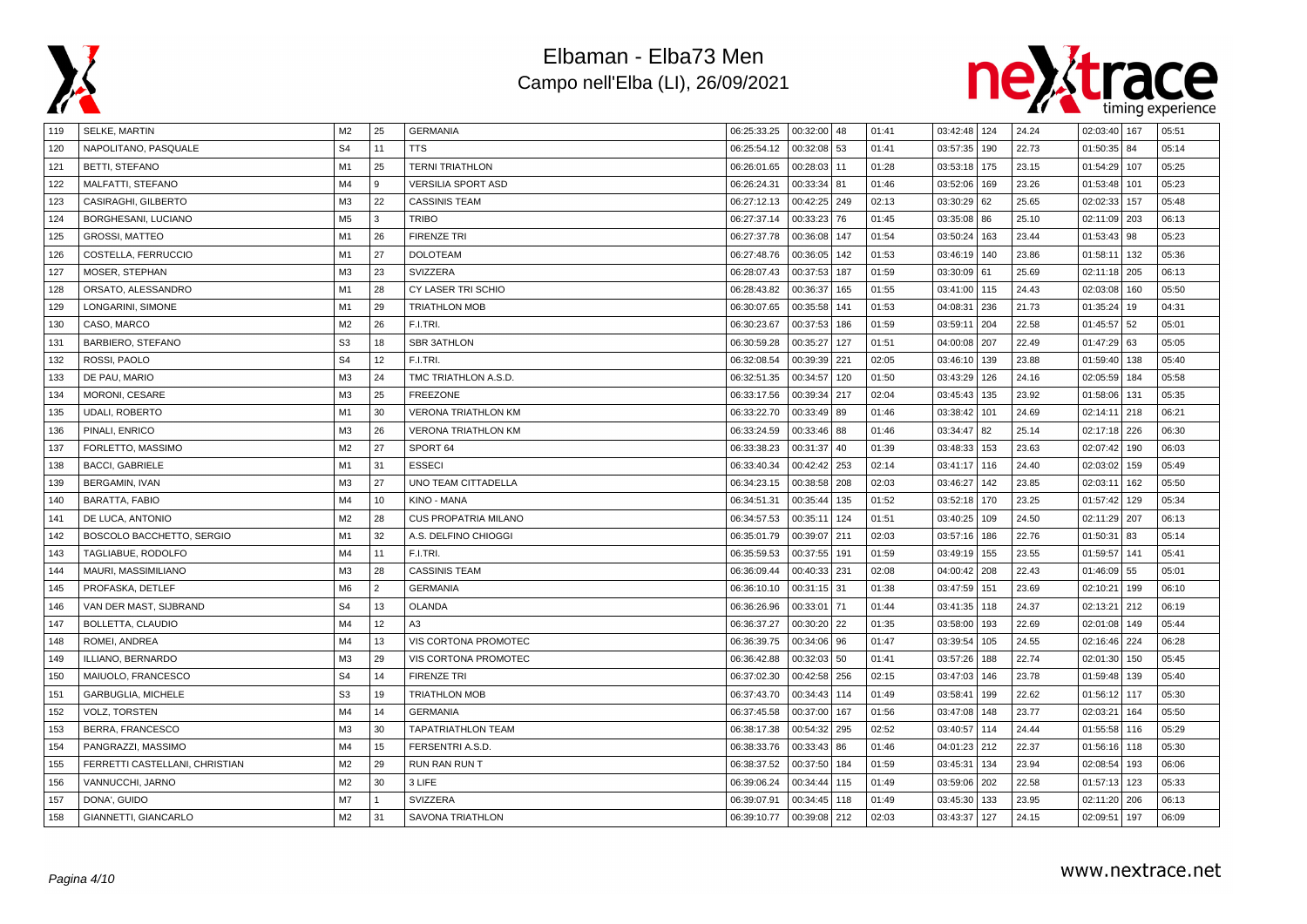



| 159 | EMMI, MARIO                 | M <sub>2</sub> | 32             | 1A MISTRAL TRIATHLON        | 06:39:25.62 | 00:37:24 175 |     | 01:58 | 03:57:17 187 |     | 22.76 | $01:54:40$   108 |     | 05:26 |
|-----|-----------------------------|----------------|----------------|-----------------------------|-------------|--------------|-----|-------|--------------|-----|-------|------------------|-----|-------|
| 160 | ANTONELLI, ALESSIO          | M1             | 33             | PHISIO SPORT LAB TRI        | 06:39:31.30 | 00:35:33     | 129 | 01:52 | 03:52:39     | 173 | 23.21 | 02:05:21         | 182 | 05:56 |
| 161 | CECCANIBBI, FRANCO          | M <sub>3</sub> | 31             | <b>VIS CORTONA PROMOTEC</b> | 06:39:38.50 | 00:34:13     | 99  | 01:48 | 03:50:33     | 164 | 23.42 | 02:06:45         | 187 | 06:00 |
| 162 | LANGHAMMER, TOMAS           | M3             | 32             | REP. CECA                   | 06:40:13.27 | 00:35:44     | 134 | 01:52 | 04:05:18     | 227 | 22.01 | 01:49:04         | 74  | 05:10 |
| 163 | IANNONE, MASSIMO            | M <sub>2</sub> | 33             | <b>RUNNERS SALO</b>         | 06:40:17.22 | 00:40:04     | 226 | 02:06 | 04:05:07     | 225 | 22.03 | 01:49:36 79      |     | 05:11 |
| 164 | PARDINI, GABRIELE           | S <sub>2</sub> | $\overline{4}$ | FDM TRI                     | 06:41:08.71 | 00:41:23     | 241 | 02:10 | 03:54:11     | 178 | 23.06 | 01:57:17 125     |     | 05:33 |
| 165 | <b>MARTIN, CZERNIK</b>      | M <sub>3</sub> | 33             | <b>GERMANIA</b>             | 06:41:32.77 | 00:35:45     | 136 | 01:52 | 03:47:00     | 144 | 23.79 | 02:10:31         | 201 | 06:11 |
| 166 | TOLLARDO, DIEGO             | M <sub>3</sub> | 34             | CY LASER TRI SCHIO          | 06:41:51.36 | 00:44:06     | 263 | 02:19 | 03:53:26     | 176 | 23.13 | 01:56:26         | 119 | 05:31 |
| 167 | DI GENNARO, FRANCESCO MARIA | M <sub>3</sub> | 35             | <b>MKT DRAPH</b>            | 06:41:55.69 | 00:33:41     | 84  | 01:46 | 03:55:37     | 183 | 22.92 | 02:02:01         | 151 | 05:47 |
| 168 | MEOZZI, MATTEO              | M1             | 34             | <b>ELBAMAN TEAM</b>         | 06:42:41.35 | 00:36:36     | 164 | 01:55 | 03:49:46     | 159 | 23.50 | 02:07:04         | 189 | 06:01 |
| 169 | DOTTI, STEFANO              | M <sub>3</sub> | 36             | <b>TRIATHLON BRESCIA</b>    | 06:42:51.49 | 01:01:14     | 300 | 03:13 | 03:47:03     | 145 | 23.78 | 01:44:07         | 43  | 04:56 |
| 170 | TETTAMANZI, ANDREA          | S <sub>4</sub> | 15             | <b>VTT</b>                  | 06:43:32.75 | 00:34:34     | 106 | 01:49 | 04:06:15     | 231 | 21.93 | 01:56:27         | 120 | 05:31 |
| 171 | GIANNETTI, LUCA             | M4             | 16             | FREESTYLE TRIATHLON         | 06:45:20.53 | 00:50:47     | 288 | 02:40 | 03:40:18     | 108 | 24.51 | 02:05:02         | 179 | 05:55 |
| 172 | DEL GRANDE, FRANCESCO       | M <sub>2</sub> | 34             | LUCCA TRIATHLON ASD         | 06:45:45.82 | 00:47:03     | 277 | 02:28 | 03:49:46     | 160 | 23.50 | 02:01:00 146     |     | 05:44 |
| 173 | CAVALLONE, PAOLO            | M <sub>2</sub> | 35             | $E'$ FIT                    | 06:45:50.99 | 00:58:32     | 298 | 03:04 | 03:43:28     | 125 | 24.16 | $01:52:56$ 93    |     | 05:21 |
| 174 | SAVASTANO, MARCO            | M <sub>2</sub> | 36             | ASD SPEZIA TRIATHLO         | 06:45:51.29 | 00:38:26     | 200 | 02:01 | 03:52:35     | 172 | 23.22 | 02:06:37         | 186 | 06:00 |
| 175 | BUCCIONI, LEONARDO          | S <sub>4</sub> | 16             | <b>TERNI TRIATHLON</b>      | 06:46:49.19 | 00:37:07     | 169 | 01:57 | 03:37:10     | 97  | 24.86 | 02:24:28 243     |     | 06:50 |
| 176 | ILLICH, GIOVANNI PIETRO     | M <sub>3</sub> | 37             | TRIATHLON ALPIGNANO         | 06:47:59.26 | 00:37:51     | 185 | 01:59 | 03:55:42     | 184 | 22.91 | 02:04:16 170     |     | 05:53 |
| 177 | PERSIA, ALESSANDRO          | M <sub>3</sub> | 38             | TRI TEAM SAVIGLIANO         | 06:48:20.21 | 00:37:24     | 176 | 01:58 | 03:58:57     | 201 | 22.60 | 02:03:08         | 161 | 05:50 |
| 178 | LOCATELLI, DIEGO            | S <sub>2</sub> | 5              | SPORT WELLNESS TRIAT        | 06:49:00.34 | 00:40:06     | 227 | 02:06 | 03:55:04     | 182 | 22.97 | 02:05:20         | 181 | 05:56 |
| 179 | TRIPODI, NINO               | M <sub>3</sub> | 39             | <b>GRANBIKE TRIATHLON</b>   | 06:49:02.54 | 00:45:57     | 274 | 02:25 | 03:46:40     | 143 | 23.82 | 02:04:57         | 178 | 05:55 |
| 180 | FRANZOI, MATTEO             | M1             | 35             | <b>SBR 3ATHLON</b>          | 06:49:19.81 | 00:37:40     | 181 | 01:58 | 04:05:35     | 228 | 21.99 | 01:55:49 115     |     | 05:29 |
| 181 | LIISTRO, PASQUALE           | M4             | 17             | <b>FIRENZE TRI</b>          | 06:49:22.56 | 00:35:49     | 137 | 01:53 | 03:54:43     | 181 | 23.01 | 02:11:13 204     |     | 06:13 |
| 182 | SOTTANI, GIACOMO            | M <sub>2</sub> | 37             | <b>EMPOLI TRIATHLON</b>     | 06:49:33.83 | 00:38:31     | 202 | 02:01 | 04:08:03     | 235 | 21.77 | 01:55:20         | 110 | 05:28 |
| 183 | GIAMUNDO, ANGELO ANTONIO    | M <sub>3</sub> | 40             | <b>ERMES CAMPANIA</b>       | 06:49:48.95 | 00:39:55     | 225 | 02:06 | 04:03:28     | 219 | 22.18 | 01:54:02         | 103 | 05:24 |
| 184 | LUSIGNANI, FAUSTO           | M <sub>5</sub> | $\Delta$       | <b>ROAD RUNNERS</b>         | 06:49:53.38 | 00:42:06     | 247 | 02:12 | 03:54:18     | 180 | 23.05 | 02:02:27         | 155 | 05:48 |
| 185 | <b>BIANCHINI, PAOLO</b>     | M <sub>3</sub> | 41             | TMC TRIATHLON A.S.D.        | 06:50:22.16 | 00:37:54     | 189 | 01:59 | 03:36:11     | 95  | 24.98 | 02:28:19         | 253 | 07:01 |
| 186 | PIANA, GIANFRANCO           | M <sub>2</sub> | 38             | MILLENNIUM TRIATHLON        | 06:50:40.88 | 00:36:30     | 162 | 01:55 | 03:40:04     | 106 | 24.54 | 02:26:50         | 249 | 06:57 |
| 187 | GALIMBERTI, MASSIMO         | M <sub>3</sub> | 42             | <b>TRITALY ASD</b>          | 06:50:48.37 | 00:43:18     | 258 | 02:16 | 03:49:28     | 157 | 23.53 | 02:06:09         | 185 | 05:58 |
| 188 | DI LECCE, PIERANDREA SERGIO | M <sub>3</sub> | 43             | <b>CINGHIALI MANNARI</b>    | 06:51:16.96 | 00:37:15     | 172 | 01:57 | 04:01:12     | 210 | 22.39 | 02:04:43 177     |     | 05:54 |
| 189 | FERRARI, DAVIDE             | M <sub>2</sub> | 39             | <b>OXYGEN TRIATHLON</b>     | 06:51:51.52 | 00:36:31     | 163 | 01:55 | 03:40:06     | 107 | 24.53 | 02:24:50 244     |     | 06:51 |
| 190 | PROVESI, FABIO              | M1             | 36             | SPORT WELLNESS TRIAT        | 06:52:15.94 | 00:37:13     | 171 | 01:57 | 03:49:30     | 158 | 23.53 | 02:17:51         | 228 | 06:32 |
| 191 | MAGNI, GIUSEPPE AUGUSTO     | M4             | 18             | <b>TRIATHLON BERGAMO</b>    | 06:52:22.83 | 00:41:04     | 240 | 02:09 | 03:58:17     | 195 | 22.66 | 02:05:49         | 183 | 05:57 |
| 192 | SANTINI, CRISTIAN           | M <sub>2</sub> | 40             | A.S.D. FOLIGNO TRIAT        | 06:52:54.90 | 00:32:40     | 64  | 01:43 | 04:06:49     | 232 | 21.88 | 02:04:25         | 172 | 05:53 |
| 193 | COTTI, GIACOMO              | S <sub>1</sub> | $\overline{4}$ | F.I.TRI.                    | 06:54:07.27 | 00:33:45     | 87  | 01:46 | 04:13:07     | 245 | 21.33 | 01:58:17         | 133 | 05:36 |
| 194 | NORCIA, ANTONIO             | M <sub>2</sub> | 41             | <b>ATOMICA TRIATHLON</b>    | 06:54:16.34 | 00:33:34     | 82  | 01:46 | 03:47:06     | 147 | 23.78 | 02:23:19         | 237 | 06:47 |
| 195 | ALBERTI, GIORGIO            | S <sub>4</sub> | 17             | A.S.D. VARESE TRIATH        | 06:54:57.98 | 00:34:40     | 111 | 01:49 | 04:01:15     | 211 | 22.38 | 02:06:54         | 188 | 06:00 |
| 196 | <b>TENEGGI, MIRCO</b>       | M <sub>2</sub> | 42             | CALYPSO TRIATHLON           | 06:55:16.17 | 00:38:04     | 194 | 02:00 | 03:56:20     | 185 | 22.85 | 02:10:49   202   |     | 06:12 |
| 197 | MARCHETTI, EMANUELE         | M <sub>3</sub> | 44             | TRI TEAM SAVIGLIANO         | 06:55:22.88 | 00:31:49     | 43  | 01:40 | 03:42:17     | 121 | 24.29 | 02:34:06         | 265 | 07:18 |
| 198 | <b>BROCCA, MARIO</b>        | M <sub>3</sub> | 45             | SPORT 64                    | 06:55:48.12 | 00:42:33     | 251 | 02:14 | 04:02:38 214 |     | 22.25 | 02:00:06 142     |     | 05:41 |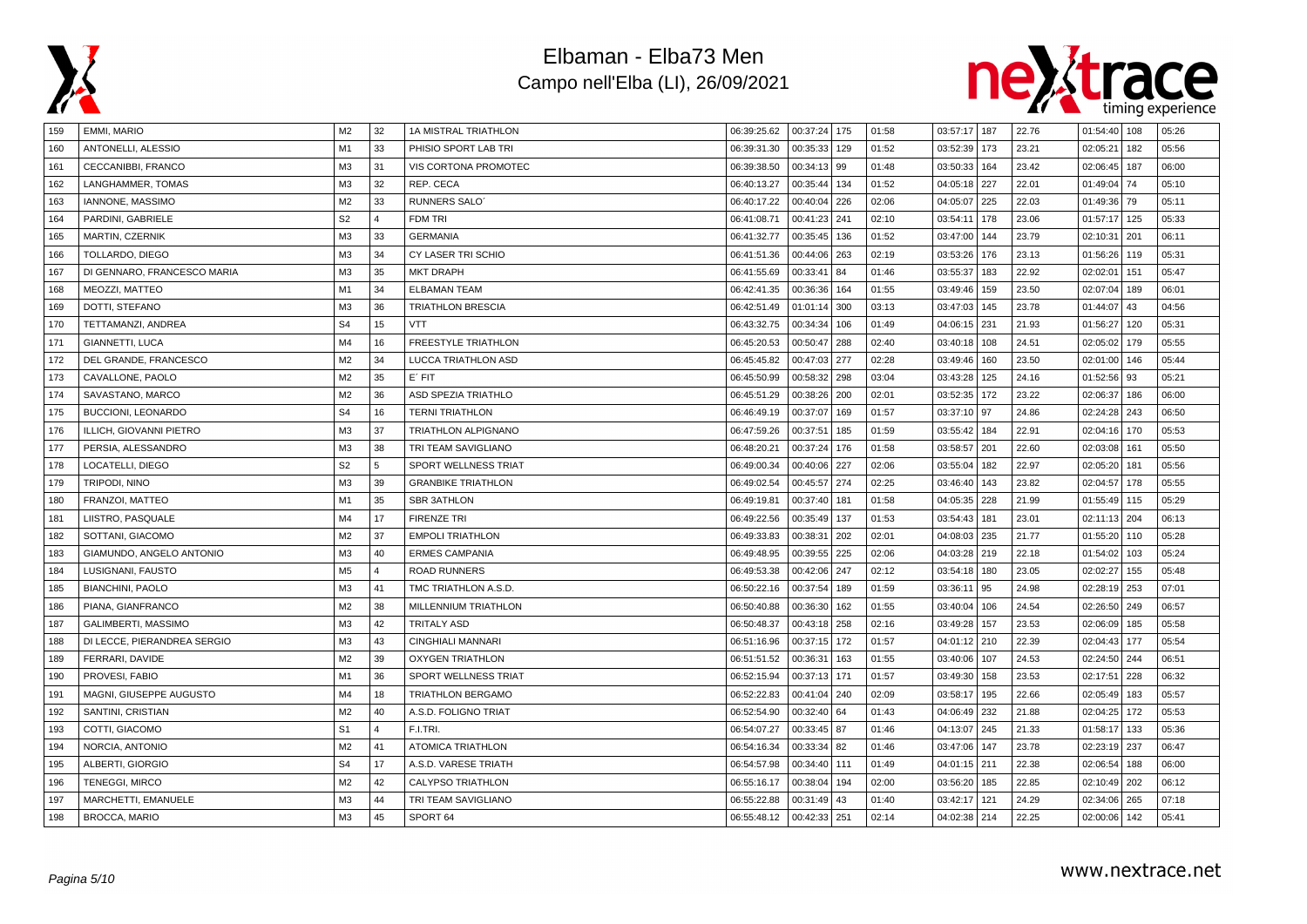



| 199 | <b>ISOLATO, FABIO</b>        | M2             | 43             | TRI TEAM BRIANZA             | 06:55:57.59 | 00:38:29   201 |     | 02:01 | 03:58:32 198 |     | 22.64 | 02:04:36   174    | 05:54 |
|-----|------------------------------|----------------|----------------|------------------------------|-------------|----------------|-----|-------|--------------|-----|-------|-------------------|-------|
| 200 | DEGLI INNOCENTI, ALESSIO     | M1             | 37             | <b>FREESTYLE TRIATHLON</b>   | 06:56:09.50 | 00:34:35       | 108 | 01:49 | 03:50:18     | 162 | 23.45 | 02:21:28   235    | 06:42 |
| 201 | VITALI, RICCARDO             | M1             | 38             | A.S.D. FOLIGNO TRIAT         | 06:56:11.99 | 00:42:14       | 248 | 02:13 | 04:03:27     | 218 | 22.18 | 02:02:33   156    | 05:48 |
| 202 | DANNI, DAVIDE                | M <sub>2</sub> | 44             | TRIATLETICA MONDOVI'         | 06:57:19.96 | 00:45:52       | 272 | 02:24 | 03:51:24     | 166 | 23.34 | 02:09:36   196    | 06:08 |
| 203 | <b>BUZZI, DARIO</b>          | M <sub>2</sub> | 45             | SPORTEGO TEAM                | 06:57:32.37 | 00:37:37       | 180 | 01:58 | 03:51:00     | 165 | 23.38 | 02:19:23 231      | 06:36 |
| 204 | <b>IMPEDUGLIA, CHRISTIAN</b> | M <sub>2</sub> | 46             | CINGHIALI MANNARI            | 06:58:52.18 | 00:38:44       | 205 | 02:02 | 03:57:29     | 189 | 22.74 | 02:13:26 213      | 06:19 |
| 205 | <b>MONTI, FEDERICO</b>       | S <sub>4</sub> | 18             | <b>BUSHIDO TRI &amp; RUN</b> | 06:59:32.25 | 00:33:29       | 79  | 01:45 | 03:44:50     | 130 | 24.02 | 02:29:50 257      | 07:06 |
| 206 | GIUSTI, MARCO G.             | M4             | 19             | <b>ASD CNM TRIATHLON</b>     | 06:59:35.18 | 00:31:27       | 37  | 01:39 | 03:53:14     | 174 | 23.15 | 02:19:43   233    | 06:37 |
| 207 | <b>BUSETTO, ALVISE</b>       | M <sub>3</sub> | 46             | <b>VENICEMARATHON SSD</b>    | 06:59:44.29 | 00:32:51       | 70  | 01:43 | 04:16:20     | 251 | 21.07 | 01:58:29   135    | 05:36 |
| 208 | SEMPRINI, MARCO ANDREA       | M <sub>4</sub> | 20             | <b>ELBAMAN TEAM</b>          | 06:59:52.69 | 00:27:54       | 10  | 01:28 | 04:16:29     | 253 | 21.05 | 01:57:47<br>  130 | 05:35 |
| 209 | AUSTRANTI. ALESSANDRO        | M <sub>2</sub> | 47             | UNIONE SPORTIVA ZOLA         | 07:01:20.77 | 00:33:33       | 80  | 01:45 | 04:03:18     | 216 | 22.19 | 02:16:14<br>220   | 06:27 |
| 210 | PAPA, FRANCESCO              | M4             | 21             | VIS CORTONA PROMOTEC         | 07:02:25.44 | 00:36:24       | 158 | 01:54 | 03:58:31     | 197 | 22.64 | 02:19:38   232    | 06:37 |
| 211 | RICCI, STEFANO               | S <sub>4</sub> | 19             | <b>AIRONE TRIATHLON</b>      | 07:02:48.62 | 00:42:02       | 246 | 02:12 | 04:04:20     | 221 | 22.10 | 02:03:38   166    | 05:51 |
| 212 | CASATI, EDGARDO              | M1             | 39             | YELLOW SPORT TRI             | 07:02:57.92 | 00:31:18       | 33  | 01:38 | 04:03:36     | 220 | 22.17 | 02:16:46   223    | 06:28 |
| 213 | CHIESA, MAURO                | M <sub>5</sub> | 5              | F.I.TRI.                     | 07:03:52.60 | 00:41:38       | 242 | 02:11 | 03:59:18     | 206 | 22.57 | 02:12:45 210      | 06:17 |
| 214 | MASI, GIACOMO                | M <sub>2</sub> | 48             | <b>ATOMICA TRIATHLON</b>     | 07:05:06.53 | 00:35:10       | 123 | 01:51 | 04:06:1      | 230 | 21.93 | 02:18:13 229      | 06:33 |
| 215 | ALLAIRE, ALEXANDRE           | M1             | 40             | <b>FRANCIA</b>               | 07:06:39.61 | 00:46:30       | 276 | 02:26 | 04:04:33     | 222 | 22.08 | 02:08:41<br>  192 | 06:05 |
| 216 | <b>GRACCI, ANDREA</b>        | S <sub>4</sub> | 20             | <b>EMPOLI TRIATHLON</b>      | 07:07:10.94 | 00:40:49       | 236 | 02:08 | 04:02:50     | 215 | 22.24 | 02:13:39 215      | 06:20 |
| 217 | <b>BIGGIO, FIORENZO</b>      | M <sub>2</sub> | 49             | ORTICA TRIATHLON TEA         | 07:07:25.75 | 00:45:06       | 271 | 02:22 | 03:58:12     | 194 | 22.67 | 02:12:56 211      | 06:18 |
| 218 | DALBON, MICHELE              | M <sub>2</sub> | 50             | 33 TT ASD                    | 07:07:35.40 | 00:36:28       | 160 | 01:55 | 03:48:20     | 152 | 23.65 | 02:35:05   268    | 07:21 |
| 219 | OGNIBENE, FABRIZIO           | M <sub>2</sub> | 51             | TRIBO                        | 07:08:26.88 | 00:36:10       | 149 | 01:54 | 04:16:07     | 250 | 21.08 | 02:04:37   175    | 05:54 |
| 220 | BENEVENTO, SIMONE            | S <sub>3</sub> | 20             | <b>NOVA TRIATHLON</b>        | 07:08:49.42 | 00:37:17       | 173 | 01:57 | 04:01:30     | 213 | 22.36 | 02:20:50 234      | 06:40 |
| 221 | AITA, FEDERICO               | M1             | 41             | <b>ASD CNM TRIATHLON</b>     | 07:08:50.89 | 00:37:05       | 168 | 01:57 | 03:54:14     | 179 | 23.05 | 02:28:37<br>1254  | 07:02 |
| 222 | CASTELNOVO, STEFANO          | M <sub>2</sub> | 52             | <b>FRIESIAN TEAM</b>         | 07:08:53.57 | 00:37:10       | 170 | 01:57 | 04:07:32     | 233 | 21.81 | 02:15:43 219      | 06:25 |
| 223 | PROVVEDI, STEFANO            | M4             | 22             | VAL DI MERSE TRIATHL         | 07:08:56.32 | 00:35:20       | 125 | 01:51 | 04:01:08     | 209 | 22.39 | 02:24:24 242      | 06:50 |
| 224 | SACHERO, GIUSEPPE VERO       | M <sub>3</sub> | 47             | <b>ASD CNM TRIATHLON</b>     | 07:09:32.78 | 00:35:54       | 139 | 01:53 | 03:52:00     | 168 | 23.27 | 02:35:01   267    | 07:20 |
| 225 | MATTEI, ROBERTO              | M <sub>3</sub> | 48             | TRIATHLON BRESCIA            | 07:09:47.61 | 00:55:07       | 296 | 02:54 | 04:04:43     | 224 | 22.07 | 02:02:53<br>  158 | 05:49 |
| 226 | NAVA. ALBERTO                | S <sub>3</sub> | 21             | <b>ROAD RUNNERS</b>          | 07:10:50.68 | 00:42:37       | 252 | 02:14 | 03:57:59     | 191 | 22.69 | 02:23:11<br>236   | 06:47 |
| 227 | ALEXANDER, MARC              | S <sub>3</sub> | 22             | <b>REGNO UNITO</b>           | 07:10:55.65 | 00:39:39       | 222 | 02:05 | 04:04:41     | 223 | 22.07 | 02:19:08   230    | 06:35 |
| 228 | TONGIANI, FRANCESCO          | M <sub>2</sub> | 53             | ASD SPEZIA TRIATHLO          | 07:11:59.68 | 00:33:51       | 91  | 01:46 | 03:57:59     | 192 | 22.69 | 02:32:28   262    | 07:13 |
| 229 | MARCANTOGNINI, SERGIO        | S <sub>4</sub> | 21             | A.S.D. QUADRA                | 07:12:03.37 | 00:40:19       | 230 | 02:07 | 04:16:58     | 254 | 21.01 | 02:01:01<br>  147 | 05:44 |
| 230 | DOMINICI, LUCA               | M <sub>2</sub> | 54             | BRIGANTI D'ABRUZZO           | 07:14:05.75 | 00:34:16       | 100 | 01:48 | 04:09:21     | 239 | 21.66 | 02:17:11<br>225   | 06:30 |
| 231 | VITALI, ANDREA               | M <sub>2</sub> | 55             | A.S.D. FOLIGNO TRIAT         | 07:14:07.44 | 00:49:41       | 284 | 02:36 | 03:53:42     | 177 | 23.11 | 02:23:24   238    | 06:47 |
| 232 | RATTO, CLAUDIO               | M4             | 23             | <b>GRANBIKE TRIATHLON</b>    | 07:14:53.22 | 00:38:53       | 206 | 02:02 | 03:59:08     | 203 | 22.58 | 02:26:40 248      | 06:57 |
| 233 | STELLA BRIENZA, MICHELE      | M1             | 42             | <b>TRIATHLON PASSIONE</b>    | 07:15:07.89 | 00:45:00       | 269 | 02:22 | 04:05:13     | 226 | 22.02 | 02:13:59 217      | 06:21 |
| 234 | CIACCIA, ETTORE              | M <sub>5</sub> | 6              | 1A MISTRAL TRIATHLON         | 07:15:31.71 | 00:43:21       | 259 | 02:16 | 04:17:19     | 256 | 20.98 | 02:04:24 171      | 05:53 |
| 235 | FIORETTI, MARCO              | M <sub>5</sub> | $\overline{7}$ | <b>ATOMICA TRIATHLON</b>     | 07:15:46.59 | 00:41:46       | 244 | 02:11 | 04:21:28     | 264 | 20.65 | 02:05:10 180      | 05:55 |
| 236 | <b>IACOBONI, LUCA</b>        | M <sub>2</sub> | 56             | BRIGANTI D'ABRUZZO           | 07:15:55.89 | 00:34:38       | 110 | 01:49 | 04:20:45     | 261 | 20.71 | 02:09:10 195      | 06:07 |
| 237 | PIARDI, ANDREA               | M7             | $\overline{2}$ | <b>FLANDRES LOVE SPORTL</b>  | 07:16:10.43 | 00:33:02       | 72  | 01:44 | 04:03:24     | 217 | 22.19 | 259<br>02:31:01   | 07:09 |
| 238 | FABBRI. ANSELMO              | M <sub>2</sub> | 57             | <b>CUS PROPATRIA MILANO</b>  | 07:16:53.37 | 00:40:38       | 234 | 02:08 | 04:07:50     | 234 | 21.79 | 02:16:43 221      | 06:28 |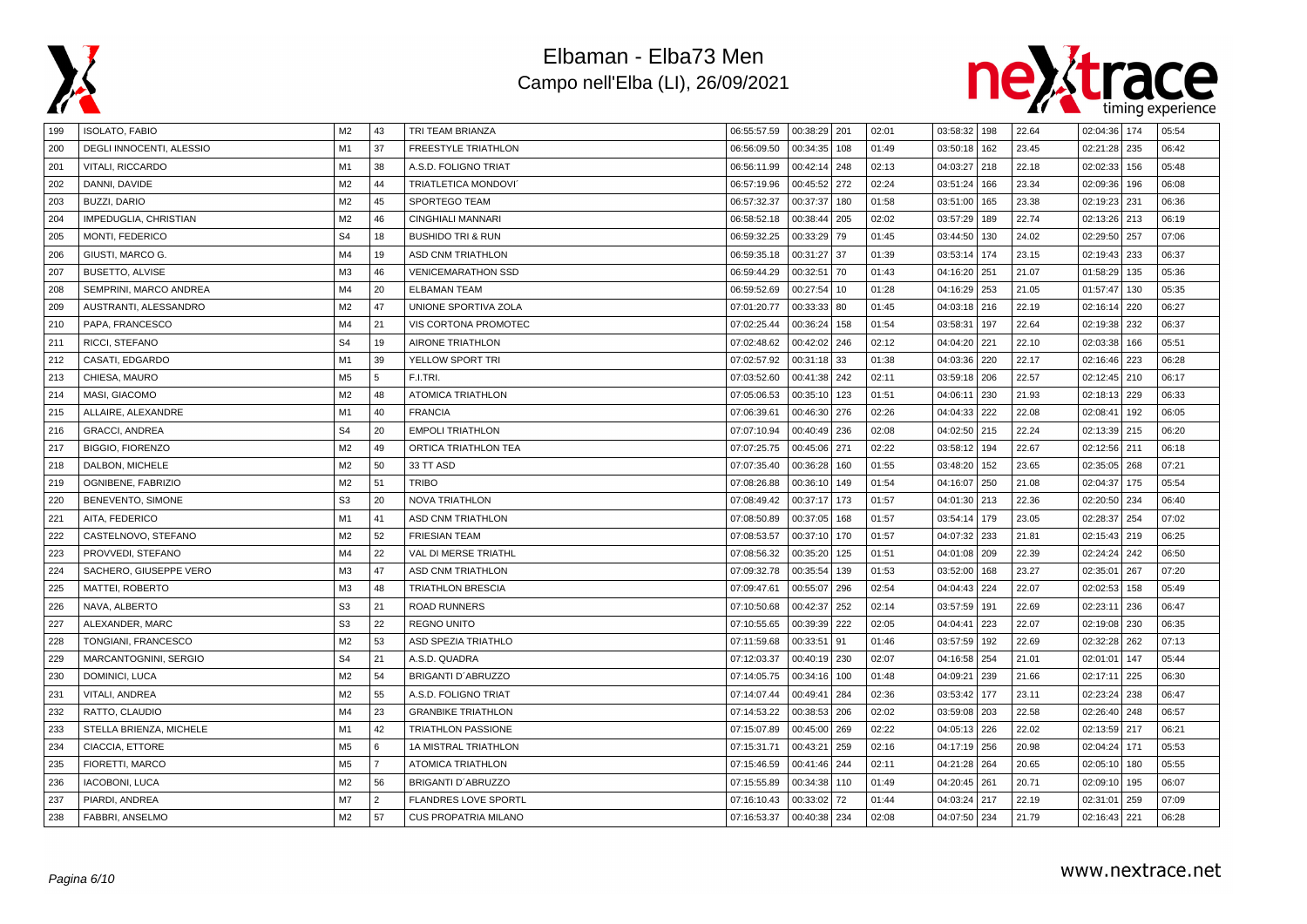



| 239 | LERCHER, UWE             | M4             | 24 | <b>GERMANIA</b>              | 07:18:53.97 | 00:39:04   209 |     | 02:03 | 03:59:17 205 |     | 22.57 | 02:33:06   263 |     | 07:15 |
|-----|--------------------------|----------------|----|------------------------------|-------------|----------------|-----|-------|--------------|-----|-------|----------------|-----|-------|
| 240 | ZANINI, GIANLUCA         | M <sub>2</sub> | 58 | <b>TRIATHLON BRESCIA</b>     | 07:19:26.72 | 00:32:37       | 62  | 01:43 | 04:06:07     | 229 | 21.94 | 02:26:22       | 247 | 06:56 |
| 241 | LUIS, DANIELE            | M <sub>2</sub> | 59 | <b>EASTSIDE TRIATHLON</b>    | 07:20:24.89 | 00:38:08       | 196 | 02:00 | 04:20:51     | 262 | 20.70 | 02:12:13       | 208 | 06:16 |
| 242 | ANGELONE, PAOLO MARIA    | M3             | 49 | <b>ASD CNM TRIATHLON</b>     | 07:21:48.37 | 00:43:48       | 261 | 02:18 | 03:58:42     | 200 | 22.62 | 02:24:14       | 241 | 06:50 |
| 243 | ROMEO, FRANCESCO         | S <sub>2</sub> | 6  | F.I.TRI.                     | 07:21:53.47 | 00:44:45       | 268 | 02:21 | 04:23:40 268 |     | 20.48 | 01:57:35       | 128 | 05:34 |
| 244 | DELL'ORCA, GIORGIO       | M4             | 25 | <b>MTRAININGLAB</b>          | 07:22:27.89 | 00:42:26       | 250 | 02:14 | 04:27:25     | 273 | 20.19 | 02:03:54       | 169 | 05:52 |
| 245 | ROSATI, MASSIMO          | M <sub>5</sub> | 8  | <b>CUS PARMA ASD</b>         | 07:23:01.19 | 00:33:38       | 83  | 01:46 | 04:12:47     | 244 | 21.36 | 02:28:57       | 256 | 07:03 |
| 246 | <b>BRAGATO, MARCO</b>    | M3             | 50 | <b>CUS PROPATRIA MILANO</b>  | 07:24:57.59 | 00:52:42       | 292 | 02:46 | 04:11:27 242 |     | 21.48 | 02:10:21       | 200 | 06:10 |
| 247 | FALCHIERI, GRAZIANO      | M4             | 26 | PORTA SARAGOZZA BO           | 07:25:07.20 | 00:52:00       | 291 | 02:44 | 04:28:51     | 274 | 20.09 | 01:52:11       | 88  | 05:19 |
| 248 | FIUMARA, MAXIMILIANO     | S <sub>4</sub> | 22 | <b>ASD CNM TRIATHLON</b>     | 07:25:57.18 | 00:38:16       | 198 | 02:00 | 04:08:32     | 237 | 21.73 | 02:26:51       | 250 | 06:57 |
| 249 | <b>MARCHISIO, LUCA</b>   | M <sub>2</sub> | 60 | SAI FRECCE BIANCHE           | 07:26:30.40 | 00:37:55       | 192 | 01:59 | 04:13:12     | 246 | 21.33 | 02:26:17       | 246 | 06:56 |
| 250 | JUNGKUNZ, CLEMENS        | M4             | 27 | <b>GERMANIA</b>              | 07:27:37.80 | 00:47:42       | 278 | 02:30 | 04:24:08     | 271 | 20.44 | 02:08:59       | 194 | 06:06 |
| 251 | MENZEL, MARIO            | M <sub>2</sub> | 61 | F.I.TRI.                     | 07:27:44.32 | 00:35:37       | 130 | 01:52 | 04:09:40     | 241 | 21.63 | 02:27:27       | 252 | 06:59 |
| 252 | SACCHI, LORENZO          | S <sub>3</sub> | 23 | F.I.TRI.                     | 07:28:33.38 | 00:34:00       | 95  | 01:47 | 04:11:46 243 |     | 21.45 | 02:33:38       | 264 | 07:16 |
| 253 | RIBEZZO, ALBERTO         | M1             | 43 | <b>TRIATLETICA MONDOVI</b>   | 07:31:05.13 | 00:34:41       | 113 | 01:49 | 04:21:00 263 |     | 20.69 | 02:27:26       | 251 | 06:59 |
| 254 | ZANNONI, ALESSANDRO      | S <sub>4</sub> | 23 | A.S.MINERVA ROMA             | 07:31:55.23 | 00:42:58       | 255 | 02:15 | 04:08:46     | 238 | 21.71 | 02:32:11       | 261 | 07:12 |
| 255 | RICCIONI, FRANCESCO      | M <sub>2</sub> | 62 | FREESTYLE TRIATHLON          | 07:32:54.28 | 00:35:54       | 138 | 01:53 | 03:48:42     | 154 | 23.61 | 02:58:05   286 |     | 08:26 |
| 256 | COPELLI, MAURO           | M4             | 28 | <b>NC MILANO</b>             | 07:33:13.91 | 00:40:18       | 229 | 02:07 | 04:47:20 288 |     | 18.79 | 01:53:30       | 96  | 05:22 |
| 257 | MA, PAOLO                | S <sub>4</sub> | 24 | F.I.TRI.                     | 07:33:39.11 | 00:34:12       | 98  | 01:48 | 04:13:16 247 |     | 21.32 | 02:36:08       | 270 | 07:24 |
| 258 | QUINODON, PASCAL BRUNO   | M <sub>3</sub> | 51 | <b>FIRENZE TRI</b>           | 07:33:40.61 | 00:41:46       | 243 | 02:11 | 04:17:20     | 257 | 20.98 | 02:25:39       | 245 | 06:54 |
| 259 | CERESI, PAOLO            | M4             | 29 | <b>ASD CNM TRIATHLON</b>     | 07:34:01.75 | 00:36:39       | 166 | 01:55 | 04:33:19 281 |     | 19.76 | 02:16:45       | 222 | 06:28 |
| 260 | ARZUFFI, LUCIANO         | M4             | 30 | STEEL T - BG                 | 07:35:54.56 | 00:45:52       | 273 | 02:24 | 04:20:35 260 |     | 20.72 | 02:12:16       | 209 | 06:16 |
| 261 | BOSIO, MASSIMO           | M4             | 31 | <b>ROAD RUNNERS</b>          | 07:35:59.77 | 00:42:55       | 254 | 02:15 | 03:52:31     | 171 | 23.22 | 02:48:32       | 282 | 07:59 |
| 262 | GARRAFFA, ALEXANDER      | M1             | 44 | <b>GALILEO TRIATHLON</b>     | 07:41:42.64 | 00:32:41       | 65  | 01:43 | 04:59:25     | 294 | 18.03 | 02:01:04       | 148 | 05:44 |
| 263 | <b>WESTRELIN, FRANCK</b> | M <sub>3</sub> | 52 | <b>FRANCIA</b>               | 07:45:06.81 | 00:39:42       | 223 | 02:05 | 04:19:29 259 |     | 20.81 | 02:35:50       | 269 | 07:23 |
| 264 | CAVANAGH, TIM            | M <sub>5</sub> | 9  | <b>REGNO UNITO</b>           | 07:45:53.76 | 00:36:06       | 143 | 01:54 | 04:14:05 248 |     | 21.25 | 02:44:45   279 |     | 07:48 |
| 265 | TADIELLO, STEFANO        | M <sub>2</sub> | 63 | OASI LAURA VICUNA            | 07:46:31.44 | 00:37:47       | 182 | 01:59 | 04:29:44 275 |     | 20.02 | 02:28:47       | 255 | 07:03 |
| 266 | DI CAMILLO, SERGIO       | M4             | 32 | I.T.A.                       | 07:46:35.31 | 00:39:33       | 216 | 02:04 | 04:23:30     | 267 | 20.49 | 02:31:11       | 260 | 07:09 |
| 267 | LIBERO, PASQUALINO       | M <sub>5</sub> | 10 | <b>ROAD RUNNERS</b>          | 07:47:17.44 | 00:41:59       | 245 | 02:12 | 04:32:41     | 279 | 19.80 | 02:23:47       | 240 | 06:48 |
| 268 | <b>GELATI, MASSIMO</b>   | M <sub>3</sub> | 53 | <b>CUS PARMA ASD</b>         | 07:47:30.93 | 00:49:26 283   |     | 02:36 | 04:33:17 280 |     | 19.76 | 02:13:56 216   |     | 06:20 |
| 269 | NOVELLO, FRANCO          | M <sub>2</sub> | 64 | <b>BUSHIDO TRI &amp; RUN</b> | 07:49:21.25 | 00:47:53       | 279 | 02:31 | 04:31:32 276 |     | 19.89 | 02:17:41       | 227 | 06:31 |
| 270 | <b>GEISSLER, KONRAD</b>  | M <sub>2</sub> | 65 | SVIZZERA                     | 07:49:45.73 | 00:43:00       | 257 | 02:15 | 04:16:28     | 252 | 21.05 | 02:40:26       | 275 | 07:36 |
| 271 | MATTIELLO, STEFANO       | M4             | 33 | <b>MTRAININGLAB</b>          | 07:49:54.15 | 00:38:42       | 204 | 02:02 | 04:23:10 266 |     | 20.52 | 02:37:06       | 273 | 07:26 |
| 272 | MAGGINI, ANDREA          | M4             | 34 | PISA ROAD RUNNERS CL         | 07:52:21.46 | 00:44:07       | 264 | 02:19 | 04:22:35 265 |     | 20.56 | 02:36:33 271   |     | 07:25 |
| 273 | SPISSO, IVAN             | M1             | 45 | PASSO CAPPONI                | 07:53:59.53 | 00:51:58       | 290 | 02:44 | 04:36:01     | 282 | 19.56 | 02:13:38       | 214 | 06:20 |
| 274 | VENTURA, MASSIMO         | M3             | 54 | DE RAN CLAB                  | 07:55:46.74 | 00:38:25       | 199 | 02:01 | 04:32:01     | 277 | 19.85 | 02:36:41       | 272 | 07:25 |
| 275 | MONTI, DANIELE           | S <sub>4</sub> | 25 | VALLE D'AOSTA                | 07:57:28.18 | 00:43:29       | 260 | 02:17 | 04:19:02     | 258 | 20.85 | 02:41:59       | 276 | 07:40 |
| 276 | BAKKEN, ROLF M.          | M <sub>3</sub> | 55 | <b>NORVEGIA</b>              | 07:57:30.46 | 00:44:01       | 262 | 02:19 | 04:23:53 269 |     | 20.46 | 02:43:18 277   |     | 07:44 |
| 277 | <b>BONI, ALBERTO</b>     | M4             | 35 | <b>ROAD RUNNERS</b>          | 07:58:11.47 | 00:39:37       | 219 | 02:05 | 04:24:02     | 270 | 20.45 | 02:43:19       | 278 | 07:44 |
| 278 | TOMASINO, GIUSEPPE       | M4             | 36 | <b>TERRA DELLO SPORT</b>     | 07:58:25.75 | 00:36:09       | 148 | 01:54 | 04:27:04 272 |     | 20.22 | 02:38:16 274   |     | 07:30 |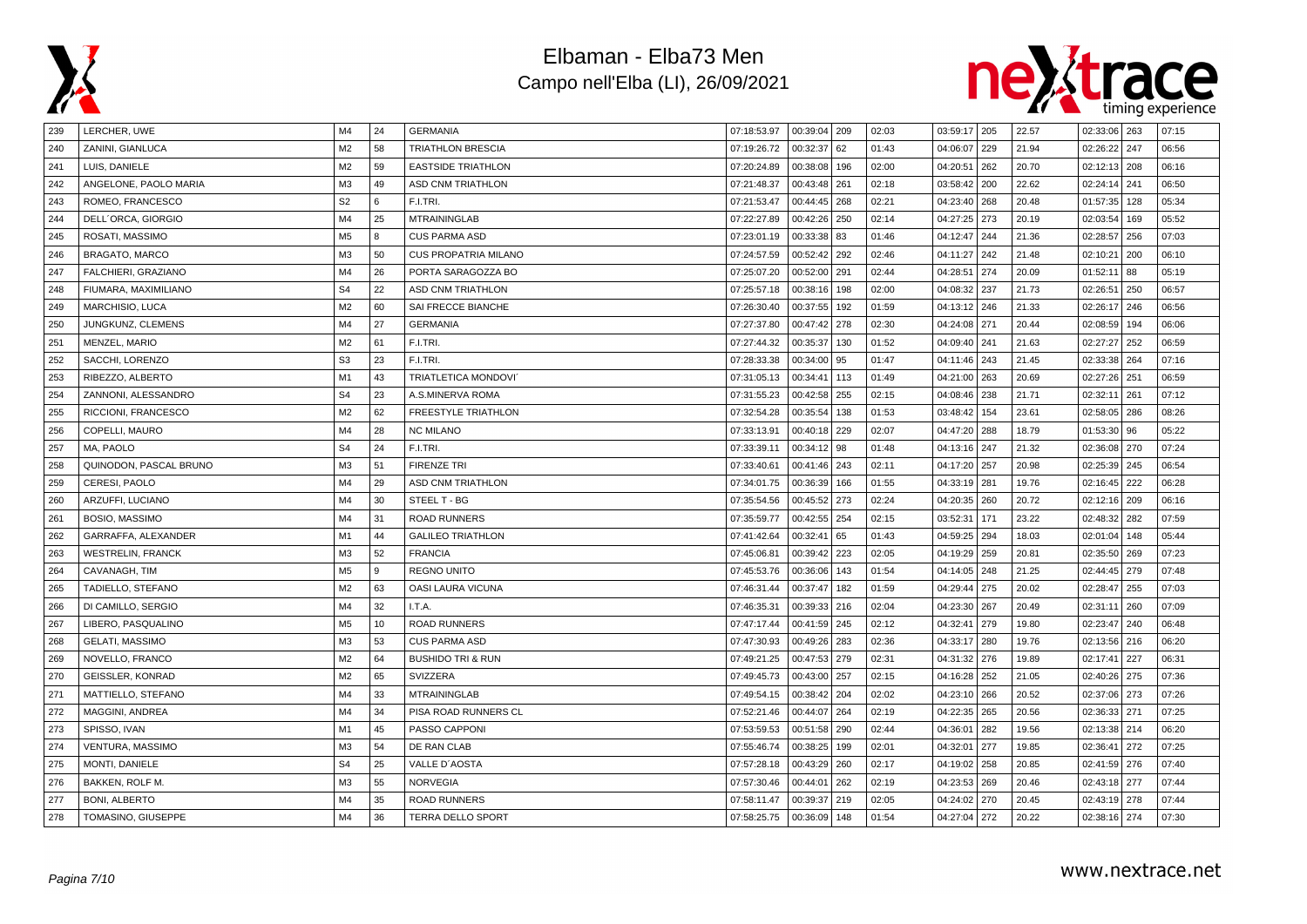



| 279        | MUENZEL, THOMAS           | M4             | 37          | A.S. TRIATH OSTIA           | 08:00:24.80 | 00:40:45 235   |                | 02:08 | 04:36:24 283 |          | 19.54 | 02:29:54 258   |              | 07:06 |
|------------|---------------------------|----------------|-------------|-----------------------------|-------------|----------------|----------------|-------|--------------|----------|-------|----------------|--------------|-------|
| 280        | SACCINTO, ANTONIO         | M <sub>2</sub> | 66          | SPORT 64                    | 08:03:30.66 | 00:50:00   285 |                | 02:37 | 04:53:10 292 |          | 18.42 | 02:07:50       | 191          | 06:03 |
| 281        | BADA, MICHELE             | M4             | 38          | PADOVA TRIATHLON            | 08:09:46.94 | 00:46:28       | 275            | 02:26 | 04:15:51     | 249      | 21.11 | 02:56:25   284 |              | 08:21 |
| 282        | GIUFFRE', DOMENICO        | M <sub>3</sub> | 56          | ODYSSEUS MESSINA            | 08:09:48.42 | 00:39:31       | 215            | 02:04 | 04:09:23     | 240      | 21.65 | 03:13:26       | 295          | 09:10 |
| 283        | ROTELLA, STEFANO          | M <sub>3</sub> | 57          | <b>CUS PROPATRIA MILANO</b> | 08:16:22.34 | 00:40:36       | 233            | 02:08 | 04:17:15     | 255      | 20.99 | 03:07:22       | 293          | 08:52 |
| 284        | MARRA, ANTONIO M.         | M4             | 39          | TORRINO-ROMA TRIATHL        | 08:26:22.50 | 00:40:50       | 237            | 02:08 | 04:42:08 284 |          | 19.14 | 02:46:05       | 281          | 07:52 |
| 285        | SAMDAL, SVERRE            | M <sub>5</sub> | 11          | <b>NORVEGIA</b>             | 08:26:37.52 | 00:37:33       | 179            | 01:58 | 04:51:06 291 |          | 18.55 | 02:45:10       | 280          | 07:49 |
| 286        | TOSATO, MARCO             | M4             | 40          | <b>SBR 3ATHLON</b>          | 08:38:19.89 | 00:57:02       | 297            | 03:00 | 04:32:10     | 278      | 19.84 | 02:59:11       | 288          | 08:29 |
| 287        | LONGHI, DANIELE           | M <sub>6</sub> | 3           | <b>VENICEMARATHON SSD</b>   | 08:38:45.77 | 00:44:22       | 267            | 02:20 | 04:45:40 286 |          | 18.90 | 02:59:06 287   |              | 08:29 |
| 288        | SOCCINI, MATTEO           | M <sub>2</sub> | 67          | TEAM K2                     | 08:43:10.47 | 00:40:35       | 232            | 02:08 | 04:44:59 285 |          | 18.95 | 03:05:58       | 291          | 08:48 |
| 289        | <b>BASILICO, FABRIZIO</b> | M <sub>2</sub> | 68          | <b>FRIESIAN TEAM</b>        | 08:45:51.17 | 00:39:37       | 220            | 02:05 | 04:50:48     | 290      | 18.57 | 03:02:47       | 289          | 08:39 |
| 290        | <b>ITALO, MAURIZIO</b>    | M <sub>3</sub> | 58          | A.S. VIRTUS                 | 08:54:26.11 | 00:49:23       | 282            | 02:35 | 05:18:04     | 299      | 16.98 | 02:34:59       | 266          | 07:20 |
| 291        | <b>BALDINI, MATTEO</b>    | S <sub>4</sub> | 26          | <b>RUN RAN RUN T</b>        | 08:59:36.63 | 00:54:06       | 294            | 02:50 | 04:46:15     | 287      | 18.86 | 03:03:17       | 290          | 08:41 |
| 292        | SCOLARI, ARMANDO          | M <sub>8</sub> |             | <b>ASD CNM TRIATHLON</b>    | 09:02:02.32 | $00:48:15$ 280 |                | 02:32 | 05:05:23 296 |          | 17.68 | 02:56:33       | 285          | 08:22 |
| 293        | NICELLI, GIUSEPPE         | M <sub>5</sub> | 12          | <b>TEAM LADISPOLI TRIAT</b> | 09:06:20.45 | 00:50:01       | 286            | 02:37 | 04:49:22     | 289      | 18.66 | 03:11:13 294   |              | 09:03 |
| 294        | COSTE, PHILIPPE           | M4             | 41          | <b>FRANCIA</b>              | 09:12:19.22 | 00:51:21       | 289            | 02:42 | 05:11:01     | 298      | 17.36 | 02:56:20       | 283          | 08:21 |
| 295        | HEFFLER, VALERIO          | M4             | 42          | ASD CNM TRIATHLON           | 09:18:33.15 | 00:33:06       | 73             | 01:44 | 05:03:56 295 |          | 17.77 | 03:26:17       | 297          | 09:46 |
| 296        | SOLAGNA, ROBERTO          | M3             | 59          | <b>CUS PROPATRIA MILANO</b> | 09:19:47.56 | 00:53:41       | 293            | 02:49 | 05:06:39 297 |          | 17.61 | 03:06:52       | 292          | 08:51 |
| 297        | TAVERNINI, FABRIZIO       | M4             | 43          | TRILEDROENERGY A.S.D        | 09:29:50.10 | 01:00:17       | 299            | 03:10 | 04:55:02 293 |          | 18.30 | 03:18:40       | 296          | 09:25 |
| <b>DNF</b> | VASCO, ANDREA             | S <sub>4</sub> | $\Omega$    | F.I.TRI.                    | 00:00:00.00 | 00:35:19       | $\overline{0}$ | 01:51 | 00:00:00     | $\Omega$ |       | 00:00:00       | $\mathbf{0}$ |       |
| <b>DNF</b> | TRESOLDI, ANDREA          | M <sub>2</sub> | $\mathbf 0$ | <b>ASD CNM TRIATHLON</b>    | 00:00:00.00 | 08:19:31       | $\overline{0}$ | 26:17 | 00:00:00 0   |          |       | $00:00:00$ 0   |              |       |
| <b>DNF</b> | TRAPANI, LUCA             | S <sub>4</sub> | $\mathbf 0$ | PT SKYRUNNING               | 00:00:00.00 | $00:37:57$ 0   |                | 01:59 | $00:00:00$ 0 |          |       | $00:00:00$ 0   |              |       |
| <b>DNF</b> | SAUNDERS, DAVID           | M4             | $\Omega$    | <b>GREAT BRITAIN</b>        | 00:00:00.00 | 00:00:00       | $\overline{0}$ |       | 00:00:00 0   |          |       | $00:00:00$ 0   |              |       |
| <b>DNF</b> | SAQUELLA, ARNALDO         | M1             | $\mathbf 0$ | E' FIT                      | 00:00:00.00 | 00:34:02       | $\overline{0}$ | 01:47 | $04:25:23$ 0 |          | 20.35 | $00:00:00$ 0   |              |       |
| <b>DNF</b> | SALICE, ROBERTO           | M <sub>5</sub> | $\Omega$    | <b>ROAD RUNNERS</b>         | 00:00:00.00 | $00:00:00$ 0   |                |       | $00:00:00$ 0 |          |       | $00:00:00$ 0   |              |       |
| <b>DNF</b> | PENNACCHI, DANIELE        | M <sub>2</sub> | $\mathbf 0$ | <b>ESCAPE TUSCANY TRIAT</b> | 05:15:34.63 | $00:31:44$ 0   |                | 01:40 | 03:32:49 0   |          | 25.37 | 01:04:51       | l 0          | 03:04 |
| <b>DNF</b> | PALAVISINI, STEFANO       | M4             | $\Omega$    | FREESTYLE TRIATHLON         | 00:00:00.00 | $00:39:46$ 0   |                | 02:05 | 03:37:47 0   |          | 24.79 | $00:00:00$ 0   |              |       |
| <b>DNF</b> | MUELLER, GUENNI           | M <sub>5</sub> | $\Omega$    | <b>GERMANIA</b>             | 00:00:00.00 | $00:00:00$ 0   |                |       | 00:00:00 0   |          |       | 00:00:00       | 0            |       |
| <b>DNF</b> | MORELLI, DAVID            | M <sub>3</sub> | $\Omega$    | <b>GALILEO TRIATHLON</b>    | 00:00:00.00 | 00:25:49       | $\overline{0}$ | 01:21 | 00:00:00 0   |          |       | $00:00:00$ 0   |              |       |
| <b>DNF</b> | <b>MEDICI, RENÉ</b>       | M <sub>2</sub> | $\Omega$    | <b>GERMANIA</b>             | 00:00:00.00 | 00:50:32 287   |                | 02:39 | $00:00:00$ 0 |          |       | $00:00:00$ 0   |              |       |
| <b>DNF</b> | MAZZONCINI, MAURIZIO      | M <sub>5</sub> | $\mathbf 0$ | LUCCA TRIATHLON ASD         | 14:11:57.20 | 00:00:00       | $\overline{0}$ |       | $00:00:00$ 0 |          |       | $14:11:57$ 0   |              | 40:22 |
| <b>DNF</b> | MANZI, GIANLUCA           | M <sub>2</sub> | $\mathbf 0$ | <b>ASD CNM TRIATHLON</b>    | 00:00:00.00 | $00:33:03$ 0   |                | 01:44 | $00:00:00$ 0 |          |       | $00:00:00$ 0   |              |       |
| <b>DNF</b> | MACCAGNOLA, STEFANO       | M1             | $\Omega$    | LYKOS TRIATHLON TEAM        | 00:00:00.00 | $00:00:00$ 0   |                |       | $00:00:00$ 0 |          |       | $00:00:00$ 0   |              |       |
| <b>DNF</b> | LEFERT, GUILLAUME         | M1             | $\mathbf 0$ | F.I.TRI.                    | 00:00:00.00 | $00:00:00$ 0   |                |       | $00:00:00$ 0 |          |       | $00:00:00$ 0   |              |       |
| <b>DNF</b> | KOETTENSTORFER, MICHAEL   | M4             | $\Omega$    | <b>GERMANIA</b>             | 00:00:00.00 | 00:50:20       | $\Omega$       | 02:38 | $00:00:00$ 0 |          |       | $00:00:00$ 0   |              |       |
| <b>DNF</b> | LAIOLO, PIER SECONDO      | M6             | $\Omega$    | A.S. VIRTUS                 | 00:00:00.00 | $00:39:38$ 0   |                | 02:05 | 02:34:05     | $\Omega$ | 35.04 | 00:00:00       | l o          |       |
| <b>DNF</b> | GASPERINI, ALESSANDRO     | M4             | $\Omega$    | FREESTYLE TRIATHLON         | 00:00:00.00 | $00:37:10$ 0   |                | 01:57 | 03:24:44 0   |          | 26.37 | 00:00:00       | $\mathbf 0$  |       |
| <b>DNF</b> | <b>GALLINI, LUCA</b>      | S <sub>4</sub> | $\mathbf 0$ | LUCCA TRIATHLON ASD         | 00:00:00.00 | 00:36:21       | 157            | 01:54 | 03:25:41 47  |          | 26.25 | $00:00:00$ 0   |              |       |
| <b>DNF</b> | FRUGONI, ALBERTO          | M <sub>5</sub> | $\Omega$    | PESCHIERA TRI               | 00:00:00.00 | 00:00:00       | $\mathbf{0}$   |       | $00:00:00$ 0 |          |       | $00:00:00$ 0   |              |       |
| <b>DNF</b> | FAZZI, PAOLO              | M2             | $\Omega$    | LUCCA TRIATHLON ASD         | 00:00:00.00 | $00:33:50$ 0   |                | 01:46 | 00:00:00 0   |          |       | $00:00:00$ 0   |              |       |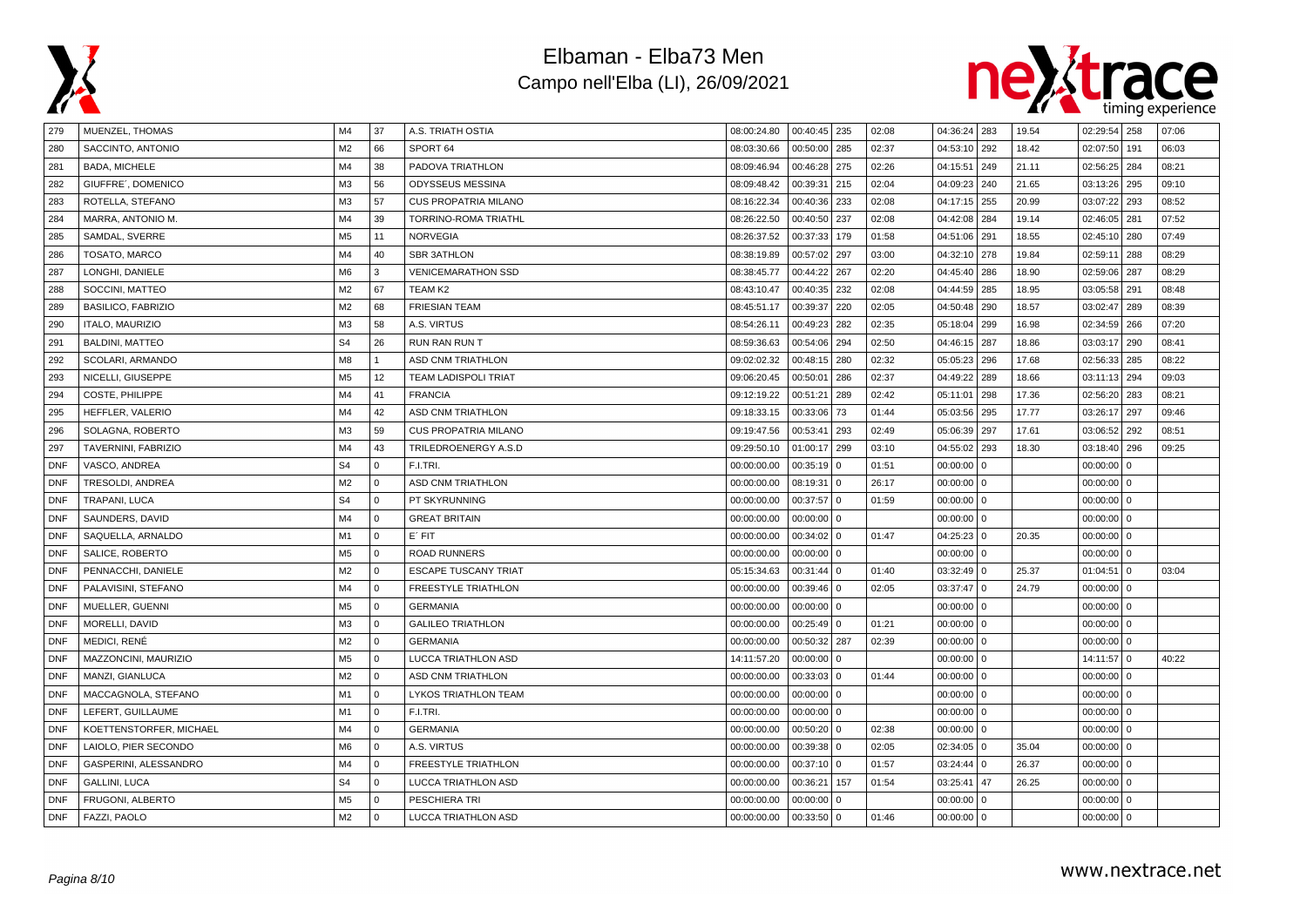



| <b>DNF</b> | ELLI, ALBERTO             | M3             | l 0          | SPARTACUS TRILECCO         | 00:00:00.00 | $00:00:00$ 0 |                |       | $00:00:00$ 0 |              |       | $00:00:00$ 0 |   |       |
|------------|---------------------------|----------------|--------------|----------------------------|-------------|--------------|----------------|-------|--------------|--------------|-------|--------------|---|-------|
| <b>DNF</b> | DUCHI, ALESSANDRO         | M <sub>2</sub> | $\mathbf{0}$ | <b>TRIATHLON TRASIMENO</b> | 05:42:32.73 | 00:36:01     | $\Omega$       | 01:53 | 03:31:14     | $\mathbf 0$  | 25.56 | 01:28:11     | 0 | 04:10 |
| <b>DNF</b> | COTTI, ROBERTO            | M4             | $\mathbf 0$  | F.I.TRI.                   | 15:11:58.58 | $00:00:00$ 0 |                |       | 00:00:00     | $\mathbf 0$  |       | $15:11:58$ 0 |   | 43:13 |
| <b>DNF</b> | CHIESA, VITTORIO          | M <sub>5</sub> | $\mathbf{0}$ | <b>ROAD RUNNERS</b>        | 00:00:00.00 | 00:39:13     | $\Omega$       | 02:03 | 00:00:00     | $\mathbf 0$  |       | $00:00:00$ 0 |   |       |
| <b>DNF</b> | CEREDA, LELIO             | S <sub>4</sub> | $\Omega$     | <b>REGNO UNITO</b>         | 00:00:00.00 | 00:30:58     | $\overline{0}$ | 01:37 | $03:25:59$ 0 |              | 26.21 | $00:00:00$ 0 |   |       |
| DNF        | <b>BAUM, TILMANN</b>      | M <sub>3</sub> | $\mathbf 0$  | <b>GERMANIA</b>            | 00:00:00.00 | 00:26:28     | 0              | 01:23 | $00:00:00$ 0 |              |       | $00:00:00$ 0 |   |       |
| <b>DNF</b> | BATTISTA, NAZARIO         | M <sub>2</sub> | $\mathbf 0$  | T <sub>3</sub>             | 00:00:00.00 | 00:31:55     | <b>0</b>       | 01:40 | 00:00:00     | $\mathbf{0}$ |       | $00:00:00$ 0 |   |       |
| <b>DNF</b> | BARONI, CORRADO           | M <sub>2</sub> | $\mathbf{0}$ | ORTICA TRIATHLON TEA       | 05:48:14.61 | 00:34:50     | <b>0</b>       | 01:50 | 00:00:00     | $\mathbf{0}$ |       | $14:10:29$ 0 |   | 40:18 |
| <b>DNF</b> | ANDREOLI, GUALTIERO       | M <sub>3</sub> | $\Omega$     | LYKOS TRIATHLON TEAM       | 00:00:00.00 | 00:33:59 93  |                | 01:47 | 03:44:35     | 129          | 24.04 | $00:00:00$ 0 |   |       |
| <b>DNS</b> | JARDEZ, AXEL              | M <sub>3</sub> | $\mathbf 0$  | <b>FRANCIA</b>             | 00:00:00.00 | 00:00:00     | $\Omega$       |       | 00:00:00     | $\Omega$     |       | $00:00:00$ 0 |   |       |
| <b>DNS</b> | GORI, MIRKO               | M <sub>2</sub> | $\mathbf 0$  | TRI EVOLUTION              | 00:00:00.00 | $00:00:00$ 0 |                |       | 00:00:00     | $\mathbf 0$  |       | $00:00:00$ 0 |   |       |
| <b>DNS</b> | GAMBONE, ANTONIO PALMINO  | S <sub>4</sub> | 0            | AURORA TRIATHLON ASD       | 00:00:00.00 | 00:00:00     | $\overline{0}$ |       | 00:00:00     | $\mathbf{0}$ |       | $00:00:00$ 0 |   |       |
| <b>DNS</b> | <b>FUCHS, MICHAEL</b>     | M4             | $\mathbf{0}$ | F.I.TRI.                   | 00:00:00.00 | $00:00:00$ 0 |                |       | $00:00:00$ 0 |              |       | $00:00:00$ 0 |   |       |
| <b>DNS</b> | FRANZONI, FRANCESCO       | M4             | $\mathbf 0$  | SPORTEGO TEAM              | 00:00:00.00 | $00:00:00$ 0 |                |       | $00:00:00$ 0 |              |       | $00:00:00$ 0 |   |       |
| <b>DNS</b> | DEIANA, NICOLA            | M <sub>3</sub> | $\Omega$     | <b>FERALPI TRIATHLON</b>   | 00:00:00.00 | $00:00:00$ 0 |                |       | 00:00:00     | $\mathbf{0}$ |       | $00:00:00$ 0 |   |       |
| <b>DNS</b> | DEBRABANDER, XAVIER       | M <sub>3</sub> | 0            | <b>FRANCIA</b>             | 00:00:00.00 | 00:00:00     | $\overline{0}$ |       | 00:00:00     | $\mathbf{0}$ |       | $00:00:00$ 0 |   |       |
| <b>DNS</b> | CRESPI, ROBERTO           | M4             | $\mathbf{0}$ | F.I.TRI.                   | 00:00:00.00 | 00:00:00     | $\overline{0}$ |       | 00:00:00     | $\mathbf 0$  |       | $00:00:00$ 0 |   |       |
| <b>DNS</b> | CANTONI, FABRIZIO         | M <sub>3</sub> | $\mathbf 0$  | FDM TRI                    | 00:00:00.00 | 00:00:00     | $\overline{0}$ |       | 00:00:00     | $\cdot$ 0    |       | $00:00:00$ 0 |   |       |
| <b>DNS</b> | <b>BANAS, MARTIN</b>      | S <sub>3</sub> | $\Omega$     | F.I.TRI.                   | 00:00:00.00 | $00:00:00$ 0 |                |       | 00:00:00     | $\Omega$     |       | $00:00:00$ 0 |   |       |
| <b>DNS</b> | BENVENUTI, ROBERTO        | M <sub>2</sub> | $\mathbf 0$  | <b>VERONA TRIATHLON KM</b> | 00:00:00.00 | 00:00:00     | $\overline{0}$ |       | 00:00:00     | $\Omega$     |       | $00:00:00$ 0 |   |       |
| <b>DNS</b> | LANCETTI, PIETRO          | M <sub>3</sub> | $\mathbf{0}$ | TRIATHLON BRESCIA          | 00:00:00.00 | 00:00:00     | $\overline{0}$ |       | 00:00:00     | $\mathbf 0$  |       | $00:00:00$ 0 |   |       |
| <b>DNS</b> | LAPOLLA, CLAUDIO          | M1             | $\mathbf 0$  | <b>ASD REVELO</b>          | 00:00:00.00 | 00:00:00     | $\Omega$       |       | $00:00:00$ 0 |              |       | $00:00:00$ 0 |   |       |
| <b>DNS</b> | LORU, MAURO               | M <sub>3</sub> | $\Omega$     | <b>FUEL TRIATHLON</b>      | 00:00:00.00 | 00:00:00     | $\overline{0}$ |       | 00:00:00     | $\mathbf{0}$ |       | $00:00:00$ 0 |   |       |
| <b>DNS</b> | MADER, ROLAND             | M4             | $\mathbf{0}$ | SVIZZERA                   | 00:00:00.00 | 00:00:00     | $\Omega$       |       | 00:00:00     | $\mathbf{0}$ |       | $00:00:00$ 0 |   |       |
| <b>DNS</b> | MAGNANO, FEDERICO         | M <sub>2</sub> | $\Omega$     | <b>TRIATLETICA MONDOVI</b> | 00:00:00.00 | 00:00:00     | $\overline{0}$ |       | 00:00:00     | $\mathbf{0}$ |       | $00:00:00$ 0 |   |       |
| <b>DNS</b> | PACINI, ALESSANDRO        | M1             | $\mathbf{0}$ | <b>CUS BRESCIA</b>         | 00:00:00.00 | $00:00:00$ 0 |                |       | 00:00:00     | $\mathbf{0}$ |       | $00:00:00$ 0 |   |       |
| <b>DNS</b> | RESSIA, FAUSTO            | M <sub>2</sub> | $\mathbf 0$  | F.I.TRI.                   | 00:00:00.00 | $00:00:00$ 0 |                |       | 00:00:00     | $\mathbf 0$  |       | $00:00:00$ 0 |   |       |
| <b>DNS</b> | ROMANO, ANTONIO           | M <sub>2</sub> | $\mathbf 0$  | 3 LIFE                     | 00:00:00.00 | 00:00:00     | $\overline{0}$ |       | 00:00:00     | $\Omega$     |       | $00:00:00$ 0 |   |       |
| <b>DNS</b> | RONCALLI, CLAUDIO MASSIMO | M1             | $\mathbf{0}$ | SPORT WELLNESS TRIAT       | 00:00:00.00 | $00:00:00$ 0 |                |       | 00:00:00     | $\mathbf 0$  |       | $00:00:00$ 0 |   |       |
| <b>DNS</b> | ROTA, FABIO               | M <sub>2</sub> | $\Omega$     | PT SKYRUNNING              | 00:00:00.00 | 00:00:00     | $\Omega$       |       | $00:00:00$ 0 |              |       | $00:00:00$ 0 |   |       |
| <b>DNS</b> | SABATINO, MARCO           | M1             | $\mathbf{0}$ | A.S.D. 3T                  | 00:00:00.00 | $00:00:00$ 0 |                |       | 00:00:00     | $\mathbf 0$  |       | $00:00:00$ 0 |   |       |
| <b>DNS</b> | SALEK, MARTIN             | M <sub>3</sub> | $\mathbf{0}$ | REP. CECA                  | 00:00:00.00 | 00:00:00     | $\mathbf 0$    |       | 00:00:00     | $\mathbf{0}$ |       | $00:00:00$ 0 |   |       |
| <b>DNS</b> | SCACCHETTI, CLAUDIO       | S <sub>4</sub> | $\mathbf{0}$ | F.I.TRI.                   | 00:00:00.00 | 00:00:00     | $\overline{0}$ |       | 00:00:00     | $\mathbf 0$  |       | $00:00:00$ 0 |   |       |
| <b>DNS</b> | SCHMOCKER, RUEDI          | M <sub>3</sub> | $\mathbf{0}$ | SVIZZERA                   | 00:00:00.00 | $00:00:00$ 0 |                |       | 00:00:00     | $\mathbf{0}$ |       | $00:00:00$ 0 |   |       |
| <b>DNS</b> | SCOTTI, MARCO             | M <sub>2</sub> | $\mathbf 0$  | <b>ELBAMAN TEAM</b>        | 00:00:00.00 | 00:00:00     | $\Omega$       |       | 00:00:00     | $\mathbf 0$  |       | $00:00:00$ 0 |   |       |
| <b>DNS</b> | SIRONI, ANTONIO           | M <sub>5</sub> | $\mathbf 0$  | <b>ROAD RUNNERS</b>        | 00:00:00.00 | 00:00:00     | $\overline{0}$ |       | 00:00:00     | $\Omega$     |       | $00:00:00$ 0 |   |       |
| <b>DNS</b> | SOAVI, SILVANO            | M <sub>5</sub> | $\mathbf 0$  | <b>CUS PARMA ASD</b>       | 00:00:00.00 | 00:00:00     | <b>0</b>       |       | 00:00:00     | $\mathbf{0}$ |       | $00:00:00$ 0 |   |       |
| <b>DNS</b> | STURLINI, JULIAN          | S <sub>4</sub> | $\mathbf{0}$ | <b>FREESTYLE TRIATHLON</b> | 00:00:00.00 | $00:00:00$ 0 |                |       | $00:00:00$ 0 |              |       | $00:00:00$ 0 |   |       |
| <b>DNS</b> | TORCIANTI, GABRIELE       | M <sub>3</sub> | $\mathbf{0}$ | CALYPSO TRIATHLON          | 00:00:00.00 | 00:00:00     | $\overline{0}$ |       | 00:00:00     | $\mathbf{0}$ |       | $00:00:00$ 0 |   |       |
| <b>DNS</b> | WOLF, JOHN RICHARD        | S <sub>4</sub> | $\mathbf{0}$ | T.D. RIMINI                | 00:00:00.00 | $00:00:00$ 0 |                |       | $00:00:00$ 0 |              |       | $00:00:00$ 0 |   |       |